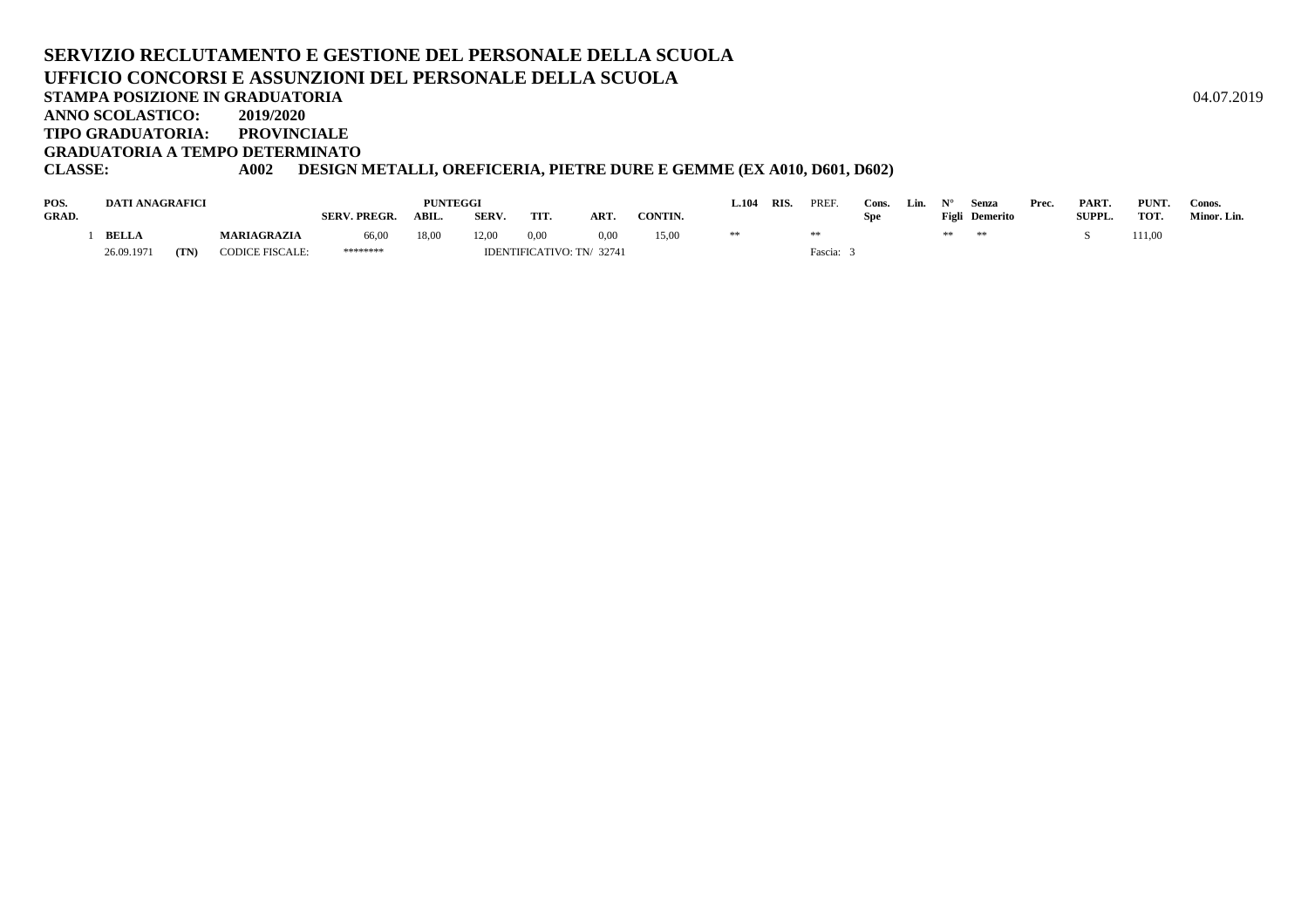#### **SERVIZIO RECLUTAMENTO E GESTIONE DEL PERSONALE DELLA SCUOLAUFFICIO CONCORSI E ASSUNZIONI DEL PERSONALE DELLA SCUOLASTAMPA POSIZIONE IN GRADUATORIA**A  $04.07.2019$ **ANNO SCOLASTICO: 2019/2020 TIPO GRADUATORIA: PROVINCIALEGRADUATORIA A TEMPO DETERMINATO**

# **CLASSE: A013 DISCIPLINE LETTERARIE, LATINO E GRECO (EX A052)**

| POS.         | DATI ANAGRAFICI    |                        |                     | <b>PUNTEGGI</b> |       |      |                           |         | .104 | RIS. | <b>PREF</b> | Cons.      | Lin. |    | Senza                 | Prec. | PART.         | PUNT. | Conos.      |
|--------------|--------------------|------------------------|---------------------|-----------------|-------|------|---------------------------|---------|------|------|-------------|------------|------|----|-----------------------|-------|---------------|-------|-------------|
| <b>GRAD.</b> |                    |                        | <b>SERV. PREGR.</b> | ABIL.           | SERV. | TIT. | ART.                      | CONTIN. |      |      |             | <b>Spe</b> |      |    | <b>Figli</b> Demerito |       | <b>SUPPL.</b> | TOT.  | Minor. Lin. |
|              | <b>CURZEL</b>      | <b>ALESSIA</b>         | 0,00                | 42,00           | 27.00 | 0,00 | 0.00                      | 15,00   | **   |      | $\pm\pm$    |            |      | ** | **                    |       |               | 84,00 |             |
|              | 31.08.1979<br>(TN) | <b>CODICE FISCALE:</b> | ********            |                 |       |      | IDENTIFICATIVO: TN/ 33023 |         |      |      | Fascia:     |            |      |    |                       |       |               |       |             |
|              | SCARDICCHIA        | <b>STEFANO</b>         | 0,00                | 42.00           | 0.00  | 3,00 | 0.00                      | 0.00    | **   |      | **          |            | I T  | ** | **                    |       |               | 45,00 |             |
|              | 13.02.1975<br>(TN) | <b>CODICE FISCALE:</b> | ********            |                 |       |      | IDENTIFICATIVO: TN/ 26179 |         |      |      | Fascia:     |            |      |    |                       |       |               |       |             |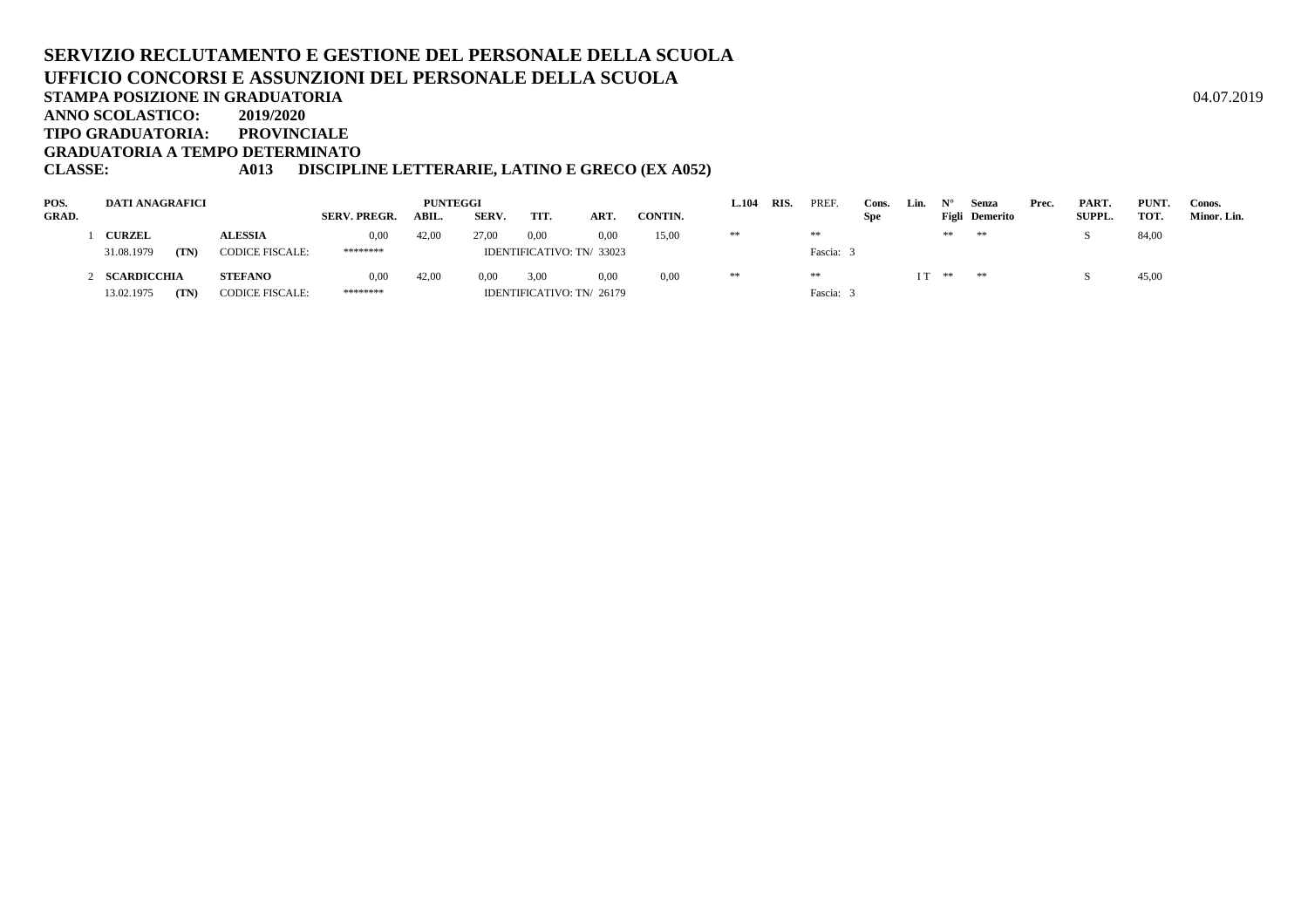#### **SERVIZIO RECLUTAMENTO E GESTIONE DEL PERSONALE DELLA SCUOLAUFFICIO CONCORSI E ASSUNZIONI DEL PERSONALE DELLA SCUOLASTAMPA POSIZIONE IN GRADUATORIA**A  $04.07.2019$ **ANNO SCOLASTICO: 2019/2020TIPO GRADUATORIA: PROVINCIALE**

**GRADUATORIA A TEMPO DETERMINATO**

# **CLASSE: A016 DISEGNO ARTISTICO E MODELLAZIONE ODONTOTECNICA (EX A023, A027)**

| POS.  | DATI ANAGRAFICI |      |                        |                     | PUNTEGGI |       |      |                          |                | L.104 | <b>RIS</b> | PREF    | Cons. | Lin. | $N^{\circ}$ | Senza          | Prec. | PART.         | PUNT. | Conos.      |
|-------|-----------------|------|------------------------|---------------------|----------|-------|------|--------------------------|----------------|-------|------------|---------|-------|------|-------------|----------------|-------|---------------|-------|-------------|
| GRAD. |                 |      |                        | <b>SERV. PREGR.</b> | ABIL.    | SERV. | TIT. | ART                      | <b>CONTIN.</b> |       |            |         | Spe   |      |             | Figli Demerito |       | <b>SUPPL.</b> | TOT.  | Minor. Lin. |
|       | <b>MAFFEI</b>   |      | <b>ANDREA</b>          | 23,00               | 39,00    | 1.00  | 3,00 | 0.00                     | 15,00          |       |            |         |       |      | **          | **             |       |               | 81,00 |             |
|       | 02.09.1969      | (BZ) | <b>CODICE FISCALE:</b> | ********            |          |       |      | IDENTIFICATIVO: TN/33150 |                |       |            | Fascia: |       |      |             |                |       |               |       |             |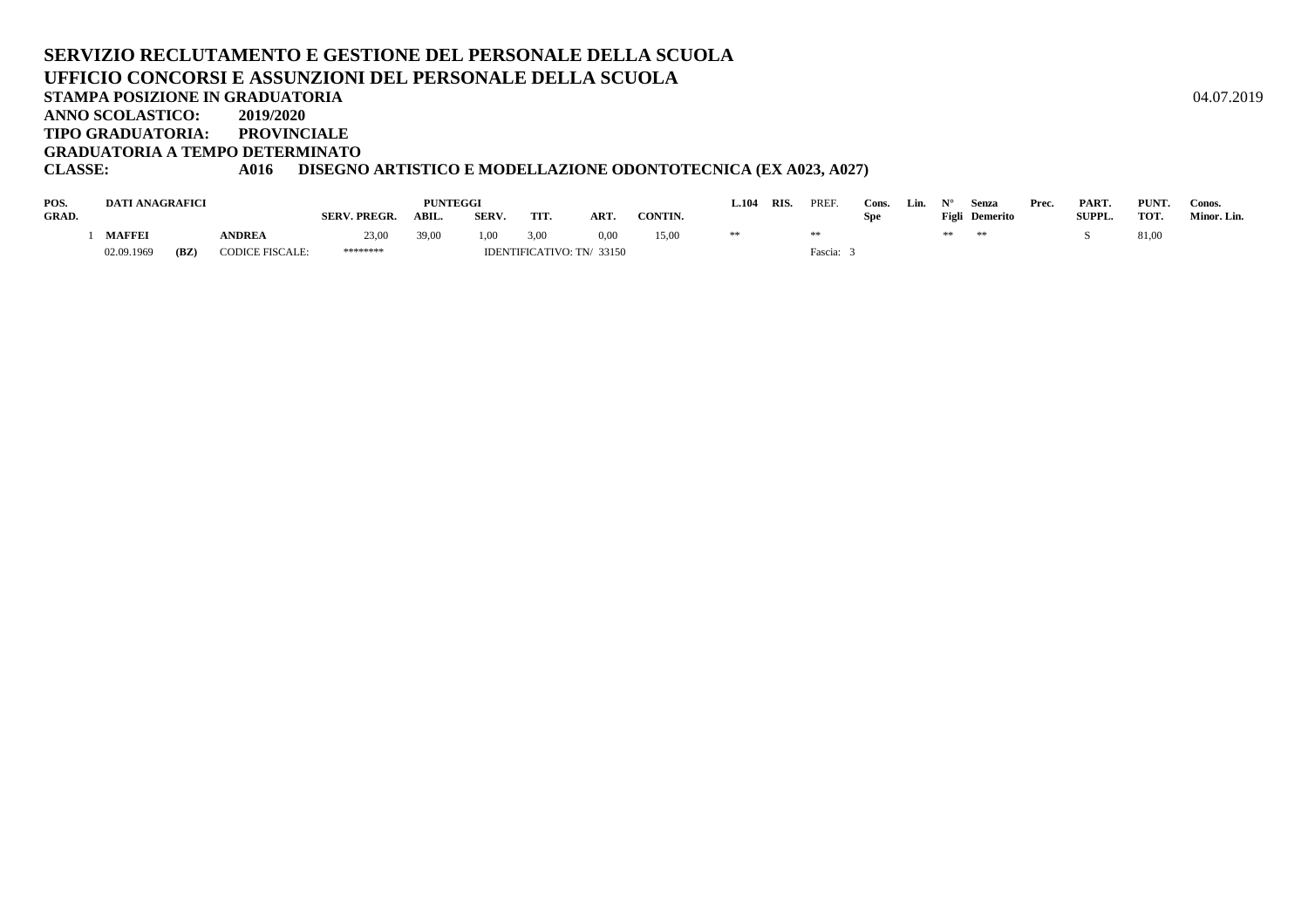**TIPO GRADUATORIA: PROVINCIALE**

**GRADUATORIA A TEMPO DETERMINATO**

#### **CLASSE: A018 FILOSOFIA E SCIENZE UMANE (EX A036)**

| POS.         | <b>DATI ANAGRAFICI</b> |               |                        |                     | <b>PUNTEGGI</b> |             |      |                           |         | <b>L.104</b> | RIS. | PREF.     | Cons. | Lin. | $N^{\circ}$ | Senza                 | Prec. | PART.  | PUNT.  | Conos.      |
|--------------|------------------------|---------------|------------------------|---------------------|-----------------|-------------|------|---------------------------|---------|--------------|------|-----------|-------|------|-------------|-----------------------|-------|--------|--------|-------------|
| <b>GRAD.</b> |                        |               |                        | <b>SERV. PREGR.</b> | ABIL.           | SERV.       | TIT. | ART.                      | CONTIN. |              |      |           | Spe   |      |             | <b>Figli</b> Demerito |       | SUPPL. | TOT.   | Minor. Lin. |
|              | 1 ORIOLO               |               | <b>ANTONELLA</b>       | 12,00               | 42,00           | 36,00       | 6,00 | 0.00                      | 15,00   | $\ast\ast$   |      | **        |       |      | $***$ **    |                       |       | S      | 111,00 |             |
|              | 05.01.1977             | (NA)          | CODICE FISCALE:        | ********            |                 |             |      | IDENTIFICATIVO: TN/ 36227 |         |              |      | Fascia: 3 |       |      |             |                       |       |        |        |             |
|              | 2 MESAROLI             |               | <b>DANIELE</b>         | 11,00               | 42,00           | 36,00       | 6.00 | 0.00                      | 15.00   | $\pm\pm$     |      | **        |       |      | ** **       |                       |       | S.     | 110,00 |             |
|              | 13.05.1979             | (TN)          | <b>CODICE FISCALE:</b> | ********            |                 |             |      | IDENTIFICATIVO: TN/ 36175 |         |              |      | Fascia: 3 |       |      |             |                       |       |        |        |             |
|              | 3 BUSELLI              |               | <b>BEATRICE</b>        | 13,00               | 42,00           | 42,00       | 3.00 | 0.00                      | 0.00    | $\ast\ast$   |      | **        |       |      | ** **       |                       |       | S.     | 100,00 |             |
|              | 22.12.1963             | (TN)          | <b>CODICE FISCALE:</b> | ********            |                 |             |      | IDENTIFICATIVO: TN/ 32994 |         |              |      | Fascia: 3 |       |      |             |                       |       |        |        |             |
|              | 4 CAGOL                |               | <b>IRENE</b>           | 12,00               | 42,00           | 36.00 0.00  |      | 0.00                      | 0.00    | $\pm\pm$     |      | **        |       |      | ** **       |                       |       | S.     | 90,00  |             |
|              | 01.09.1970             | (TN)          | <b>CODICE FISCALE:</b> | ********            |                 |             |      | IDENTIFICATIVO: TN/ 33293 |         |              |      | Fascia: 3 |       |      |             |                       |       |        |        |             |
|              | 5 SALVATORE            |               | <b>MARIANNA</b>        | 0,00                | 41,00           | 24,00 18,00 |      | 0.00                      | 0,00    | $\ast\ast$   |      | $* *$     |       |      | ** **       |                       |       | S.     | 83,00  |             |
|              | 21.01.1975             | (PE)          | <b>CODICE FISCALE:</b> | ********            |                 |             |      | IDENTIFICATIVO: TN/ 36177 |         |              |      | Fascia: 3 |       |      |             |                       |       |        |        |             |
|              | 6 TONDIN               |               | <b>EZIO</b>            | 32,00               | 17,00           | 26.00 0.00  |      | 0.00                      | 0.00    | $\ast$       |      | **        |       |      | **          | **                    |       | S.     | 75,00  |             |
|              | 08.10.1969             | (TN)          | <b>CODICE FISCALE:</b> | ********            |                 |             |      | IDENTIFICATIVO: TN/ 32889 |         |              |      | Fascia: 3 |       |      |             |                       |       |        |        |             |
|              | 7 SCLAUNICH            |               | <b>RENATO</b>          | 20,00               | 17,00           | 36.00 0.00  |      | 0,00                      | 0.00    | $\ast\ast$   |      | **        |       |      | **          | **                    |       | S.     | 73,00  |             |
|              | 11.06.1967             | (GO)          | <b>CODICE FISCALE:</b> | ********            |                 |             |      | IDENTIFICATIVO: TN/ 33156 |         |              |      | Fascia: 3 |       |      |             |                       |       |        |        |             |
|              | 8 TAROLLI              |               | <b>SILVIA</b>          | 0,00                | 41,00           | 30.00       | 0.00 | 0.00                      | 0.00    | $\ast\ast$   |      | **        |       |      | **          | **                    |       | S.     | 71,00  |             |
|              | 27.03.1981             | (TN)          | <b>CODICE FISCALE:</b> | ********            |                 |             |      | IDENTIFICATIVO: TN/ 36123 |         |              |      | Fascia: 3 |       |      |             |                       |       |        |        |             |
|              | 9 CASAGRANDE           |               | <b>ENRICO</b>          | 0,00                | 42,00           | $0.00\,$    | 0.00 | 0.00                      | 0.00    | $\ast\ast$   |      | **        |       |      | ** **       |                       |       | S.     | 42,00  |             |
|              | $12.04.1975$ (TN)      |               | <b>CODICE FISCALE:</b> | ********            |                 |             |      | IDENTIFICATIVO: TN/ 33024 |         |              |      | Fascia: 3 |       |      |             |                       |       |        |        |             |
|              | 10 FERRARI             |               | <b>PAOLA</b>           | 0.00                | 18,00           | 0.00        | 3.00 | 0.00                      | 15.00   | $\ast\ast$   |      | **        |       |      | ** **       |                       |       | S.     | 36,00  |             |
|              | 04.07.1978             | (TN)          | <b>CODICE FISCALE:</b> | ********            |                 |             |      | IDENTIFICATIVO: TN/ 26053 |         |              |      | Fascia: 3 |       |      |             |                       |       |        |        |             |
|              | 11 BENTIVOGLI          |               | <b>LUISA</b>           | 0,00                | 14,00           | $0.00\,$    | 0.00 | 0.00                      | 0.00    | $\ast\ast$   |      | **        |       |      | ** **       |                       |       | S.     | 14,00  |             |
|              | 02.12.1969             | ( <b>BO</b> ) | <b>CODICE FISCALE:</b> | ********            |                 |             |      | IDENTIFICATIVO: TN/ 25897 |         |              |      | Fascia: 3 |       |      |             |                       |       |        |        |             |
|              | 12 TUFANO              |               | <b>GIUSEPPE</b>        | 0,00                | 14,00           | $0.00\,$    | 0,00 | $0.00\,$                  | 0,00    | $\ast\ast$   |      | **        |       |      | **          | **                    |       | S.     | 14,00  |             |
|              | 17.04.1981             |               | (CH) CODICE FISCALE:   | ********            |                 |             |      | IDENTIFICATIVO: TN/ 36102 |         |              |      | Fascia: 3 |       |      |             |                       |       |        |        |             |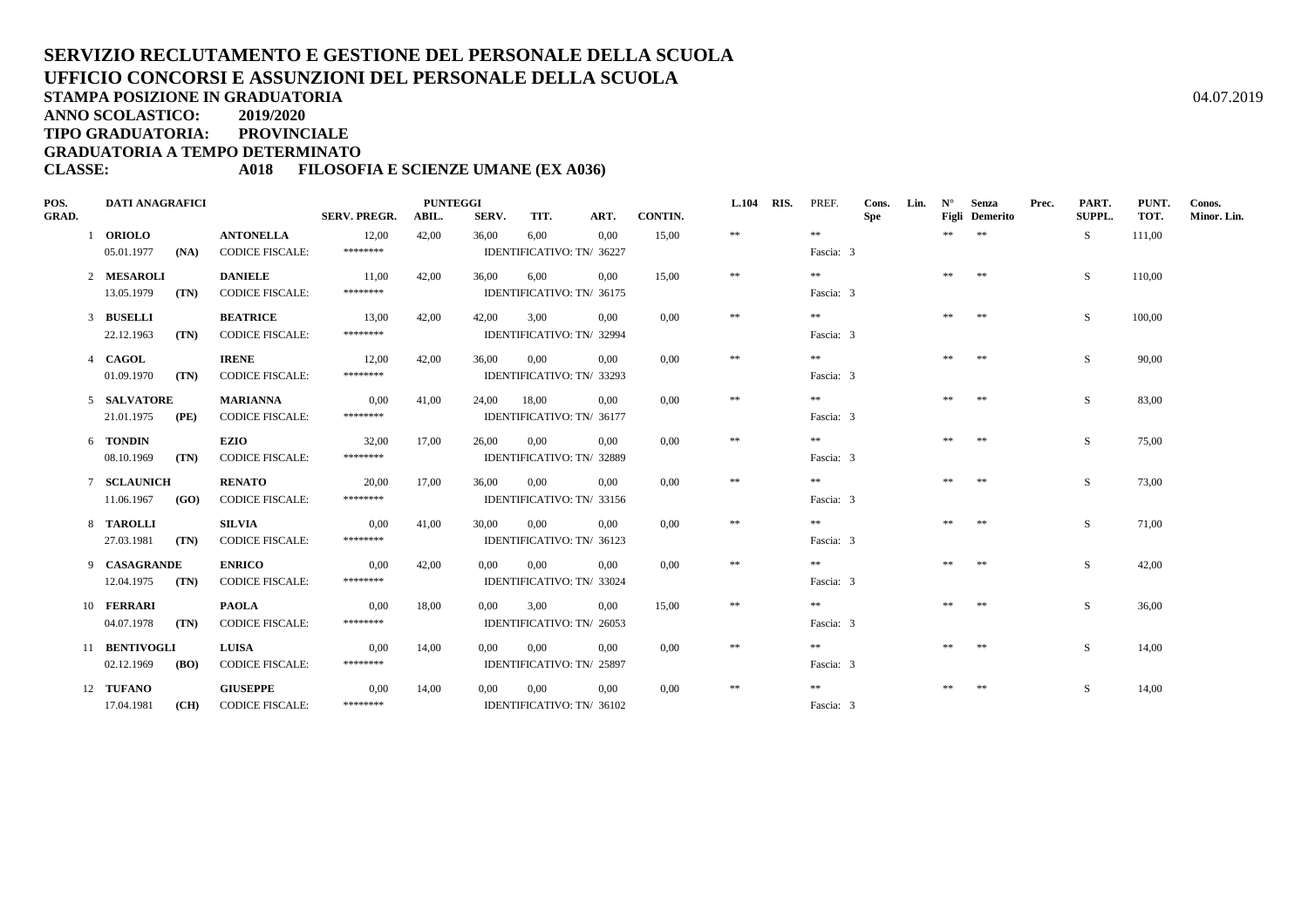**ANNO SCOLASTICO:2019/2020**

**TIPO GRADUATORIA: PROVINCIALE**

**GRADUATORIA A TEMPO DETERMINATO**

#### **CLASSE: A019 FILOSOFIA E STORIA (EX A037)**

| POS.         | <b>DATI ANAGRAFICI</b>          |                                               |                     | <b>PUNTEGGI</b> |       |                                   |          |         | <b>L.104 RIS.</b> | PREF.     | Cons.      | Lin. | $N^{\circ}$ | Senza                 | Prec. | PART.  | PUNT.  | Conos.      |
|--------------|---------------------------------|-----------------------------------------------|---------------------|-----------------|-------|-----------------------------------|----------|---------|-------------------|-----------|------------|------|-------------|-----------------------|-------|--------|--------|-------------|
| <b>GRAD.</b> |                                 |                                               | <b>SERV. PREGR.</b> | ABIL.           | SERV. | TIT.                              | ART.     | CONTIN. |                   |           | <b>Spe</b> |      |             | <b>Figli</b> Demerito |       | SUPPL. | TOT.   | Minor. Lin. |
|              | $1$ ZUIN                        | <b>NICOLA</b>                                 | 72,00               | 42,00           | 36,00 | 9,00                              | 0,00     | 15,00   | $\pm\pm$          | $\pm\pm$  |            |      | **          | $\pm\pm$              |       | S.     | 174,00 |             |
|              | 07.05.1971<br>(PN)              | <b>CODICE FISCALE:</b>                        | ********            |                 |       | IDENTIFICATIVO: TN/ 21969         |          |         |                   | Fascia: 3 |            |      |             |                       |       |        |        |             |
|              | 2 CASTELLANETA                  | <b>ELISABETTA</b>                             | 70,00               | 41,00           | 36,00 | 0,00                              | 0.00     | 15,00   | $\pm\pm$          | **        |            |      | **          | **                    |       | S.     | 162,00 |             |
|              | 27.06.1968<br>(TN)              | <b>CODICE FISCALE:</b>                        | ********            |                 |       | IDENTIFICATIVO: TN/ 30278         |          |         |                   | Fascia: 3 |            |      |             |                       |       |        |        |             |
|              | 3 VALENTINOTTI                  | <b>FELICE</b>                                 | 54,00               | 41,00           | 36,00 | $0.00\,$                          | 0,00     | 15,00   | $\ast$            | $\pm\pm$  |            |      | **          | $\pm\pm$              |       | S      | 146,00 |             |
|              | 29.06.1967<br>(TN)              | <b>CODICE FISCALE:</b>                        | ********            |                 |       | IDENTIFICATIVO: TN/ 30273         |          |         |                   | Fascia: 3 |            |      |             |                       |       |        |        |             |
|              |                                 |                                               |                     |                 |       |                                   |          |         | $\ast\ast$        | $\pm\pm$  |            |      | **          | **                    |       |        |        |             |
|              | 4 FERRARI<br>04.07.1978<br>(TN) | <b>PAOLA</b><br><b>CODICE FISCALE:</b>        | 44,00<br>********   | 42,00           | 36,00 | 3,00<br>IDENTIFICATIVO: TN/ 26053 | 0.00     | 15.00   |                   | Fascia: 3 |            |      |             |                       |       | S      | 140.00 |             |
|              |                                 |                                               |                     |                 |       |                                   |          |         |                   |           |            |      |             |                       |       |        |        |             |
|              | 5 BRIDI                         | <b>VERENA</b>                                 | 38.00               | 42,00           | 36,00 | $0.00\,$                          | 0.00     | 15.00   | $\ast$            | $\pm\pm$  |            |      | **          | **                    |       | S      | 131,00 |             |
|              | 05.04.1978<br>(TN)              | <b>CODICE FISCALE:</b>                        | ********            |                 |       | IDENTIFICATIVO: TN/ 25912         |          |         |                   | Fascia: 3 |            |      |             |                       |       |        |        |             |
|              | 6 BOMBARDELLI                   | <b>LORENZO</b>                                | 24,00               | 42,00           | 36,00 | 6,00                              | 0.00     | 15,00   | $***$             | $\pm\pm$  |            |      | **          | $**$                  |       | S      | 123,00 |             |
|              | 05.03.1979<br>(TN)              | <b>CODICE FISCALE:</b>                        | ********            |                 |       | IDENTIFICATIVO: TN/ 32946         |          |         |                   | Fascia: 3 |            |      |             |                       |       |        |        |             |
|              | 7 MAISTRI                       | <b>MATTIA</b>                                 | 6,00                | 42,00           | 36,00 | 3,00                              | 0.00     | 15,00   | $\ast\ast$        | **        |            |      | **          | **                    |       | S.     | 102,00 |             |
|              | 14.02.1978<br>(TN)              | <b>CODICE FISCALE:</b>                        | ********            |                 |       | IDENTIFICATIVO: TN/ 33075         |          |         |                   | Fascia: 3 |            |      |             |                       |       |        |        |             |
|              | 8 ANGELI                        | <b>LORENZO</b>                                | 18,00               | 42,00           | 27,00 | $0.00\,$                          | $0.00\,$ | 15,00   | $\ast\ast$        | $* *$     |            |      | **          | $\pm\pm$              |       | S      | 102,00 |             |
|              | 23.03.1973<br>(TN)              | <b>CODICE FISCALE:</b>                        | ********            |                 |       | IDENTIFICATIVO: TN/ 36070         |          |         |                   | Fascia: 3 |            |      |             |                       |       |        |        |             |
|              |                                 |                                               |                     |                 |       |                                   |          |         |                   | $* *$     |            |      |             |                       |       |        |        |             |
|              | 9 ANSALONI                      | <b>ALESSIA</b>                                | 12,00<br>********   | 42,00           | 36,00 | 6,00                              | 0,00     | 0,00    | $\ast\ast$        |           |            |      | **          | **                    |       | S      | 96,00  |             |
|              | 18.10.1974<br>(MO)              | <b>CODICE FISCALE:</b>                        |                     |                 |       | IDENTIFICATIVO: TN/ 32720         |          |         |                   | Fascia: 3 |            |      |             |                       |       |        |        |             |
|              | 10 MARINELLI                    | <b>MONICA</b>                                 | 23,00               | 41,00           | 18,00 | $0.00\,$                          | $0.00\,$ | 0,00    | $\ast$            | $\pm\pm$  |            |      | $\pm\pm$    | $\pm\pm$              |       | S      | 82,00  |             |
|              | 22.09.1972 (TN)                 | <b>CODICE FISCALE:</b>                        | ********            |                 |       | IDENTIFICATIVO: TN/ 22685         |          |         |                   | Fascia: 3 |            |      |             |                       |       |        |        |             |
|              | 11 DE RINALDIS                  | <b>LUCIANA</b>                                | 38,00               | 17,00           | 27,00 | 0,00                              | 0.00     | 0.00    | $\ast\ast$        | **        |            |      | **          | **                    |       | S      | 82,00  |             |
|              | 27.03.1963<br>(LE)              | <b>CODICE FISCALE:</b>                        | ********            |                 |       | IDENTIFICATIVO: TN/ 32747         |          |         |                   | Fascia: 3 |            |      |             |                       |       |        |        |             |
|              | 12 FILIPPI                      | <b>BARBARA</b>                                | 0,00                | 42,00           | 27,75 | 6,00                              | 0.00     | 0,00    | $\ast\ast$        | $\pm\pm$  |            |      | **          | $**$                  |       | S      | 75,75  |             |
|              | 17.03.1979<br>(TN)              | <b>CODICE FISCALE:</b>                        | ********            |                 |       | IDENTIFICATIVO: TN/ 36121         |          |         |                   | Fascia: 3 |            |      |             |                       |       |        |        |             |
|              |                                 |                                               |                     |                 |       |                                   | 0.00     |         | $\ast\ast$        | $* *$     |            |      | **          | $\pm\pm$              |       | S      | 72,00  |             |
|              | 13 BERARDINI<br>24.06.1978 (TN) | <b>SERGIO FABIO</b><br><b>CODICE FISCALE:</b> | 12,00<br>********   | 42,00           | 6,00  | 12,00<br>IDENTIFICATIVO: TN/33384 |          | 0,00    |                   | Fascia: 3 |            |      |             |                       |       |        |        |             |
|              |                                 |                                               |                     |                 |       |                                   |          |         |                   |           |            |      |             |                       |       |        |        |             |
|              | 14 VALENTINOTTI                 | <b>MASSIMO</b>                                | 0,00                | 41,00           | 24,00 | 3,00                              | 0,00     | 0.00    | $\pm\pm$          | **        |            |      | **          | $\pm\pm$              |       | S.     | 68.00  |             |
|              | 16.01.1976<br>(TN)              | <b>CODICE FISCALE:</b>                        | ********            |                 |       | IDENTIFICATIVO: TN/ 32836         |          |         |                   | Fascia: 3 |            |      |             |                       |       |        |        |             |
|              | 15 <b>RIZZO</b>                 | <b>MARIA STELLA</b>                           | 9,00                | 18,00           | 36,00 | 3,00                              | $0.00\,$ | 0,00    | $\ast\ast$        | $\pm\pm$  |            |      | $\pm\pm$    | $\pm\pm$              |       | S      | 66,00  |             |
|              | 23.08.1976<br>(LE)              | <b>CODICE FISCALE:</b>                        | ********            |                 |       | IDENTIFICATIVO: TN/ 33379         |          |         |                   | Fascia: 3 |            |      |             |                       |       |        |        |             |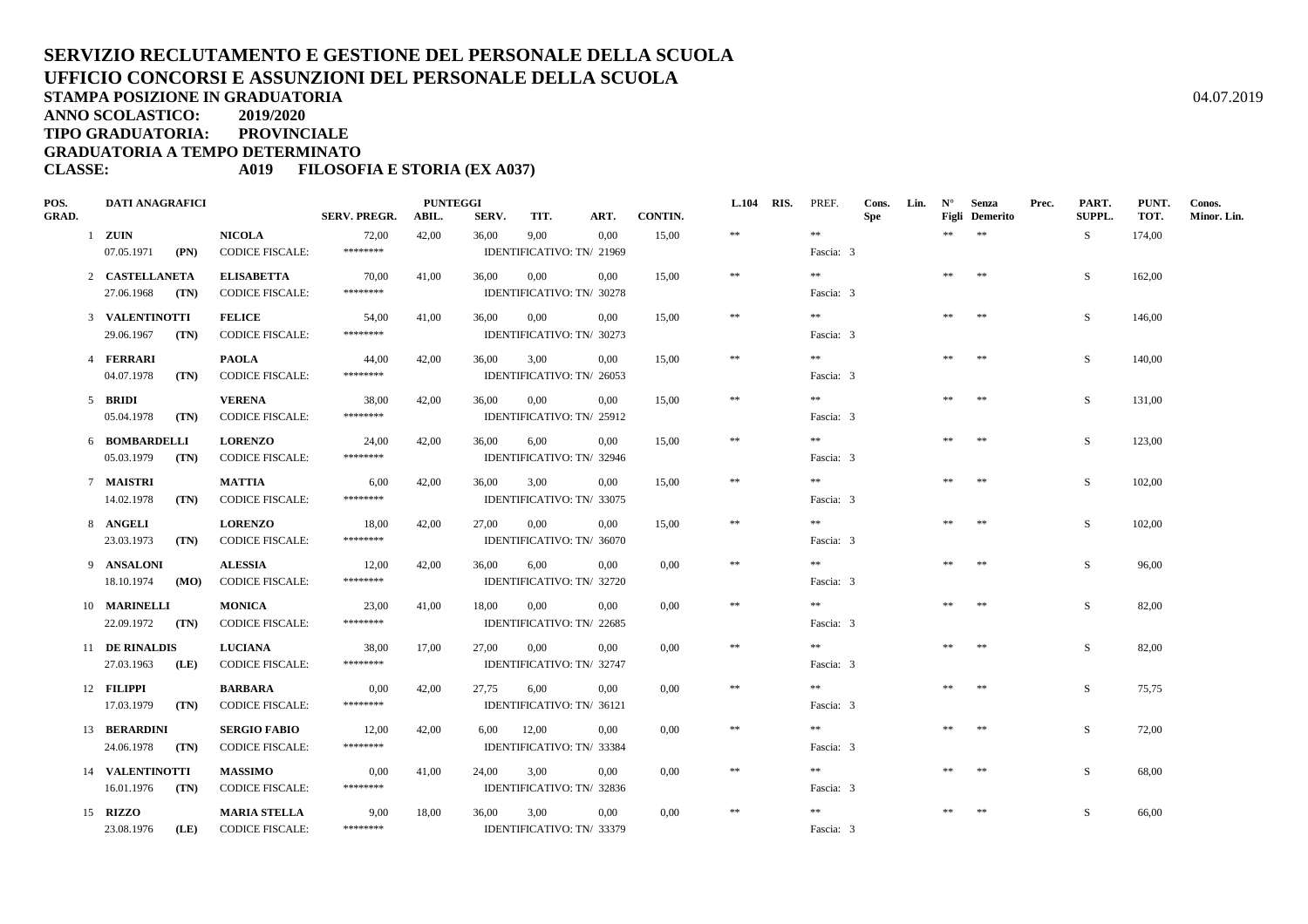**ANNO SCOLASTICO:2019/2020**

**TIPO GRADUATORIA: PROVINCIALE**

**GRADUATORIA A TEMPO DETERMINATO**

### **CLASSE: A019 FILOSOFIA E STORIA (EX A037)**

| POS.         | <b>DATI ANAGRAFICI</b> |      |                        | <b>PUNTEGGI</b><br><b>SERV. PREGR.</b><br>SERV.<br>CONTIN.<br>TIT.<br>ART.<br>ABIL. |       |       |                           |      |       | <b>L.104</b> | RIS. | PREF.     | Cons. | Lin. | $N^{\circ}$ | Senza          | Prec. | PART.  | PUNT. | Conos.      |
|--------------|------------------------|------|------------------------|-------------------------------------------------------------------------------------|-------|-------|---------------------------|------|-------|--------------|------|-----------|-------|------|-------------|----------------|-------|--------|-------|-------------|
| <b>GRAD.</b> |                        |      |                        |                                                                                     |       |       |                           |      |       |              |      |           | Spe   |      |             | Figli Demerito |       | SUPPL. | TOT.  | Minor. Lin. |
|              | 16 ANTOLINI            |      | <b>PAOLA</b>           | 0.00                                                                                | 42,00 | 18,00 | 3.00                      | 0,00 | 0.00  | $\pm\pm$     |      | **        |       |      | **          | **             |       | S.     | 63,00 |             |
|              | 01.10.1978             | (TN) | <b>CODICE FISCALE:</b> | ********                                                                            |       |       | IDENTIFICATIVO: TN/ 32724 |      |       |              |      | Fascia: 3 |       |      |             |                |       |        |       |             |
|              | 17 CARUSO              |      | <b>ANDREA</b>          | 18.00                                                                               | 41,00 | 2.00  | 0.00                      | 0.00 | 0.00  | **           |      | $**$      |       |      | **          | **             |       | S.     | 61,00 |             |
|              | 15.01.1977             | (TN) | <b>CODICE FISCALE:</b> | ********                                                                            |       |       | IDENTIFICATIVO: TN/ 30253 |      |       |              |      | Fascia: 3 |       |      |             |                |       |        |       |             |
|              | 18 FEDRIGOTTI          |      | <b>PAOLO</b>           | 0.00                                                                                | 42,00 | 18,00 | 0.00                      | 0.00 | 0.00  | $\pm\pm$     |      | $**$      |       |      | ** **       |                |       | S      | 60,00 |             |
|              | 06.03.1981             | (TN) | <b>CODICE FISCALE:</b> | ********                                                                            |       |       | IDENTIFICATIVO: TN/ 33061 |      |       |              |      | Fascia: 3 |       |      |             |                |       |        |       |             |
|              | 19 <b>POLI</b>         |      | <b>ANDREA</b>          | 4,00                                                                                | 42,00 | 12,00 | 0,00                      | 0.00 | 0.00  | **           |      | $**$      |       |      | **          | **             |       | S.     | 58,00 |             |
|              | 30.07.1974             | (TN) | <b>CODICE FISCALE:</b> | ********                                                                            |       |       | IDENTIFICATIVO: TN/ 36190 |      |       |              |      | Fascia: 3 |       |      |             |                |       |        |       |             |
|              | 20 BORTOLOTTI          |      | <b>LUISA</b>           | 24,00                                                                               | 16.00 | 0.00  | $0.00\,$                  | 0.00 | 15.00 | $\pm\pm$     |      | **        |       |      | **          | **             |       | S      | 55,00 |             |
|              | 19.03.1962             | (TN) | <b>CODICE FISCALE:</b> | ********                                                                            |       |       | IDENTIFICATIVO: TN/ 32729 |      |       |              |      | Fascia: 3 |       |      |             |                |       |        |       |             |
|              | 21 POLLI               |      | <b>ILARIA</b>          | 0.00                                                                                | 42.00 | 0.00  | 6.00                      | 0.00 | 0.00  | **           |      | **        |       |      | **          | 米米             |       | S.     | 48,00 |             |
|              | 09.02.1981             | (TN) | <b>CODICE FISCALE:</b> | ********                                                                            |       |       | IDENTIFICATIVO: TN/ 36193 |      |       |              |      | Fascia: 3 |       |      |             |                |       |        |       |             |
|              | 22 SALVETTI            |      | <b>ALESSIO</b>         | 0.00                                                                                | 42,00 | 4.00  | 0,00                      | 0.00 | 0.00  | **           |      | **        |       |      | **          | **             |       | S      | 46,00 |             |
|              | 07.08.1977             | (TN) | <b>CODICE FISCALE:</b> | ********                                                                            |       |       | IDENTIFICATIVO: TN/ 36162 |      |       |              |      | Fascia: 3 |       |      |             |                |       |        |       |             |
|              | 23 RIZZARDI            |      | <b>MATTIA</b>          | 0.00                                                                                | 39,00 | 0.00  | 0.00                      | 0.00 | 0.00  | $\pm\pm$     |      | **        |       |      | **          | **             |       | S.     | 39,00 |             |
|              | 07.10.1979             | (VR) | <b>CODICE FISCALE:</b> | ********                                                                            |       |       | IDENTIFICATIVO: TN/ 36185 |      |       |              |      | Fascia: 3 |       |      |             |                |       |        |       |             |
|              | 24 ODORIZZI            |      | <b>DAVIDE</b>          | 0.00                                                                                | 14,00 | 0.00  | 0,00                      | 0,00 | 0.00  | $\pm\pm$     |      | **        |       |      | **          | **             |       | S      | 14,00 |             |
|              | 16.07.1971             | (TN) | <b>CODICE FISCALE:</b> | ********                                                                            |       |       | IDENTIFICATIVO: TN/ 33346 |      |       |              |      | Fascia: 3 |       |      |             |                |       |        |       |             |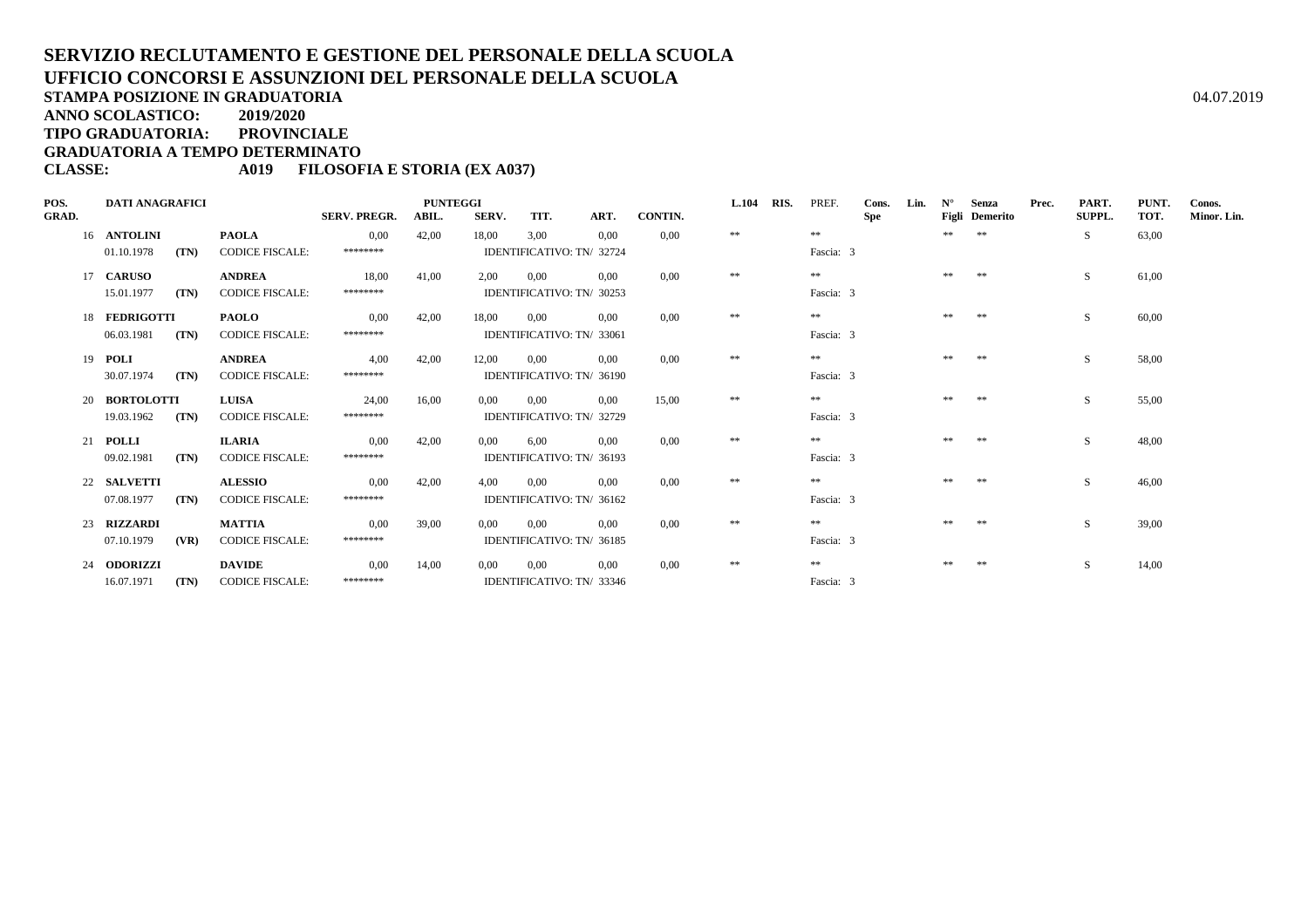**ANNO SCOLASTICO:2019/2020**

**TIPO GRADUATORIA: PROVINCIALE**

**GRADUATORIA A TEMPO DETERMINATO**

**CLASSE: A020 FISICA (EX A038)**

| POS.<br><b>GRAD.</b> | <b>DATI ANAGRAFICI</b> |                        | <b>SERV. PREGR.</b> | <b>PUNTEGGI</b><br>ABIL. | SERV.    | TIT.                      | ART. | CONTIN. | L.104 RIS. | PREF.     | Cons.<br><b>Spe</b> | Lin. | $N^{\circ}$ | Senza<br>Figli Demerito | Prec. | PART.<br><b>SUPPL.</b> | PUNT.<br>TOT. | Conos.<br>Minor. Lin. |
|----------------------|------------------------|------------------------|---------------------|--------------------------|----------|---------------------------|------|---------|------------|-----------|---------------------|------|-------------|-------------------------|-------|------------------------|---------------|-----------------------|
|                      | <b>CELESTINI</b>       | <b>FRANCESCA</b>       | 0,00                | 17,00                    | 24,00    | 0,00                      | 0.00 | 0.00    | **         | **        |                     |      | **          | **                      |       | S                      | 41,00         |                       |
|                      | (PG)<br>05.03.1969     | <b>CODICE FISCALE:</b> | ********            |                          |          | IDENTIFICATIVO: TN/ 36205 |      |         |            | Fascia: 3 |                     |      |             |                         |       |                        |               |                       |
|                      | 2 MASTROPASOUA         | <b>TOMMASO</b>         | 0.00                | 17,00                    | 0.00     | 18.00                     | 0.00 | 0.00    | $\pm\pm$   | $**$      |                     |      | **          | **                      |       | S                      | 35,00         |                       |
|                      | 12.05.1975<br>(FG)     | <b>CODICE FISCALE:</b> | ********            |                          |          | IDENTIFICATIVO: TN/ 36181 |      |         |            | Fascia: 3 |                     |      |             |                         |       |                        |               |                       |
|                      | 3 FRONER               | <b>ELENA</b>           | 0.00                | 18,00                    | $0.00\,$ | 12,00                     | 0.00 | 0.00    | $\pm\pm$   | **        |                     |      | **          | **                      |       | S                      | 30,00         |                       |
|                      | 05.01.1978<br>(TN)     | <b>CODICE FISCALE:</b> | ********            |                          |          | IDENTIFICATIVO: TN/ 36138 |      |         |            | Fascia: 3 |                     |      |             |                         |       |                        |               |                       |
|                      | 4 PALUMBO              | <b>DIANA</b>           | 8.00                | 18,00                    | $0.00\,$ | 3.00                      | 0.00 | 0.00    | $\pm\pm$   | **        |                     |      | **          | **                      |       | S                      | 29,00         |                       |
|                      | 14.05.1972<br>(RM)     | <b>CODICE FISCALE:</b> | ********            |                          |          | IDENTIFICATIVO: TN/ 25077 |      |         |            | Fascia: 3 |                     |      |             |                         |       |                        |               |                       |
|                      | 5 CAPORUSSO            | <b>MARTINO</b>         | 0.00                | 18,00                    | 0.00     | 3.00                      | 0.00 | 0.00    | $\pm\pm$   | $**$      |                     |      | **          | **                      |       | S                      | 21,00         |                       |
|                      | 08.04.1966<br>(BT)     | <b>CODICE FISCALE:</b> | ********            |                          |          | IDENTIFICATIVO: TN/ 30189 |      |         |            | Fascia: 3 |                     |      |             |                         |       |                        |               |                       |
|                      | 6 BIONDETTI            | <b>NICOLA</b>          | 0.00                | 18.00                    | 0.00     | 0.00                      | 0.00 | 0.00    | **         | **        |                     |      |             | **                      |       | S                      | 18,00         |                       |
|                      | 24.07.1974<br>(BZ)     | <b>CODICE FISCALE:</b> | ********            |                          |          | IDENTIFICATIVO: TN/ 32929 |      |         |            | Fascia: 3 |                     |      |             |                         |       |                        |               |                       |
|                      | 7 BERTO'               | <b>OMAR</b>            | 0.00                | 18,00                    | $0.00\,$ | 0.00                      | 0.00 | 0.00    | $\pm\pm$   | **        |                     |      |             | **                      |       | S                      | 18,00         |                       |
|                      | 17.04.1979<br>(TN)     | <b>CODICE FISCALE:</b> | ********            |                          |          | IDENTIFICATIVO: TN/ 32893 |      |         |            | Fascia: 3 |                     |      |             |                         |       |                        |               |                       |
|                      | 8 BELLA                | <b>ERIKA</b>           | 0,00                | 18,00                    | 0,00     | 0,00                      | 0.00 | 0.00    | **         | $* *$     |                     |      |             | $**$                    |       | <sub>S</sub>           | 18,00         |                       |
|                      | 10.07.1980<br>(TN)     | <b>CODICE FISCALE:</b> | ********            |                          |          | IDENTIFICATIVO: TN/ 36062 |      |         |            | Fascia: 3 |                     |      |             |                         |       |                        |               |                       |
|                      | 9 ROPELATO             | <b>MARCO</b>           | 0,00                | 17,00                    | $0.00\,$ | 0,00                      | 0.00 | 0.00    | **         | $* *$     |                     |      |             | **                      |       | <sub>S</sub>           | 17,00         |                       |
|                      | 25.08.1975<br>(TN)     | <b>CODICE FISCALE:</b> | ********            |                          |          | IDENTIFICATIVO: TN/ 36166 |      |         |            | Fascia: 3 |                     |      |             |                         |       |                        |               |                       |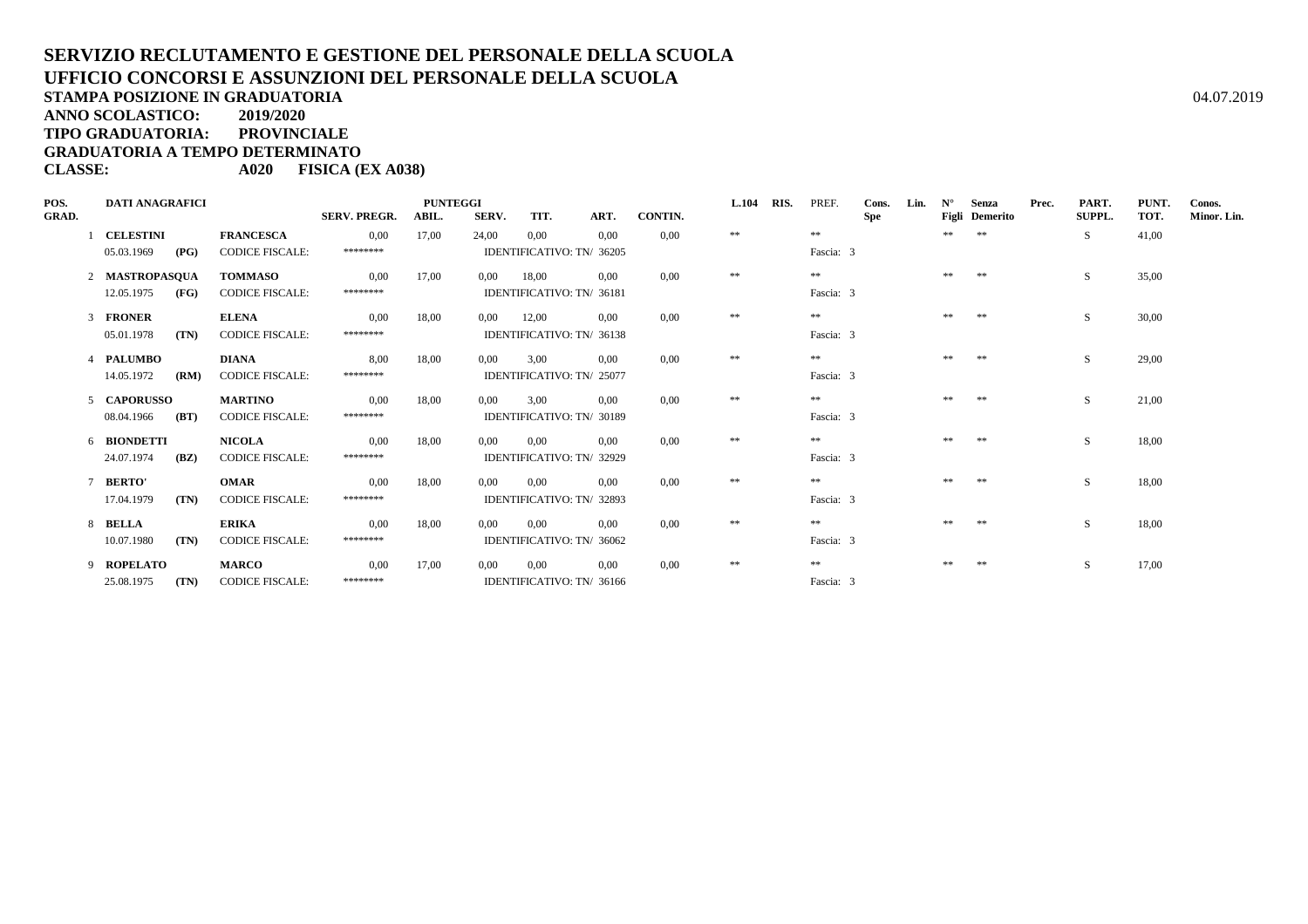**ANNO SCOLASTICO:2019/2020**

**TIPO GRADUATORIA: PROVINCIALE**

**GRADUATORIA A TEMPO DETERMINATO**

**CLASSE: A026 MATEMATICA (EX A047)**

| POS.         | <b>DATI ANAGRAFICI</b>             |               |                                          |                     | <b>PUNTEGGI</b> |          |                                    |          |                | <b>L.104</b> | RIS. | PREF.     | Cons.      | Lin. | $N^{\circ}$ | Senza                      | Prec. | PART.         | PUNT.  | Conos.      |
|--------------|------------------------------------|---------------|------------------------------------------|---------------------|-----------------|----------|------------------------------------|----------|----------------|--------------|------|-----------|------------|------|-------------|----------------------------|-------|---------------|--------|-------------|
| <b>GRAD.</b> |                                    |               |                                          | <b>SERV. PREGR.</b> | ABIL.           | SERV.    | TIT.                               | ART.     | <b>CONTIN.</b> | $\pm\pm$     |      | **        | <b>Spe</b> |      | **          | Figli Demerito<br>$\pm\pm$ |       | <b>SUPPL.</b> | TOT.   | Minor. Lin. |
|              | 1 FRANCESCHETTI<br>24.02.1964 (RM) |               | <b>ANDREA</b><br><b>CODICE FISCALE:</b>  | 17,00<br>********   | 41,00           | 32,00    | 12,00<br>IDENTIFICATIVO: TN/ 36122 | 0,00     | 0.00           |              |      | Fascia: 3 |            |      |             |                            |       | S.            | 102,00 |             |
|              |                                    |               |                                          |                     |                 |          |                                    |          |                |              |      |           |            |      |             |                            |       |               |        |             |
|              | 2 PETTINACCI                       |               | <b>GUIDO</b>                             | 9,00                | 42,00           | 27,00    | 0,00                               | 0.00     | 15,00          | $\pm\pm$     |      | **        |            |      | $\pm\pm$    | **                         |       | S.            | 93,00  |             |
|              | $10.10.1973$ (TN)                  |               | <b>CODICE FISCALE:</b>                   | ********            |                 |          | IDENTIFICATIVO: TN/ 36200          |          |                |              |      | Fascia: 3 |            |      |             |                            |       |               |        |             |
|              | 3 VERONESI                         |               | <b>SUSAN</b>                             | 6,00                | 42,00           | 27,00    | $0.00\,$                           | 0.00     | 15,00          | $\ast\ast$   |      | $\pm\pm$  |            |      | **          | $\pm\pm$                   |       | S.            | 90,00  |             |
|              | 09.06.1982                         | (TN)          | <b>CODICE FISCALE:</b>                   | ********            |                 |          | IDENTIFICATIVO: TN/ 32939          |          |                |              |      | Fascia: 3 |            |      |             |                            |       |               |        |             |
|              | 4 MOTTER                           |               | <b>ALESSANDRO</b>                        | 12,00               | 39,00           | 36,00    | 0,00                               | 0.00     | 0.00           | $\pm\pm$     |      | $* *$     |            |      | $\pm\pm$    | $\pm\pm$                   |       | S.            | 87,00  |             |
|              | 14.02.1970                         | (TN)          | <b>CODICE FISCALE:</b>                   | ********            |                 |          | IDENTIFICATIVO: TN/ 33334          |          |                |              |      | Fascia: 3 |            |      |             |                            |       |               |        |             |
|              | 5 FERRANTE                         |               | <b>ELISABETTA</b>                        | 0,00                | 41,00           | 40,00    | $0.00\,$                           | 0.00     | 0.00           | $\ast\ast$   |      | $\pm\pm$  |            |      | $\pm\pm$    | $* *$                      |       | S             | 81,00  |             |
|              | 11.11.1975                         | (TA)          | <b>CODICE FISCALE:</b>                   | ********            |                 |          | IDENTIFICATIVO: TN/ 32712          |          |                |              |      | Fascia: 3 |            |      |             |                            |       |               |        |             |
|              |                                    |               |                                          |                     |                 |          |                                    |          |                | $\pm\pm$     |      | **        |            |      | **          | $\pm\pm$                   |       |               |        |             |
|              | 6 NASCIVERA<br>24.09.1980 (TN)     |               | <b>STEFANO</b><br><b>CODICE FISCALE:</b> | 0,00<br>********    | 42,00           | 24,00    | 0,00<br>IDENTIFICATIVO: TN/ 36210  | 0.00     | 0,00           |              |      | Fascia: 3 |            |      |             |                            |       | S             | 66,00  |             |
|              |                                    |               |                                          |                     |                 |          |                                    |          |                |              |      |           |            |      |             |                            |       |               |        |             |
|              | 7 PROVENZANO                       |               | <b>LUIGI</b>                             | 24,00               | 17,00           | 24,00    | 0,00                               | 0.00     | 0,00           | $\ast\ast$   |      | **        |            |      | $\pm\pm$    | $\pm\pm$                   |       | S             | 65,00  |             |
|              | 26.09.1958                         | (NA)          | <b>CODICE FISCALE:</b>                   | ********            |                 |          | IDENTIFICATIVO: TN/ 32804          |          |                |              |      | Fascia: 3 |            |      |             |                            |       |               |        |             |
|              | 8 CORAZZA                          |               | <b>MATTEO</b>                            | 2,00                | 41,00           | 0.00     | $0.00\,$                           | 0.00     | 0,00           | $\pm\pm$     |      | $* *$     |            |      | **          | $\pm\pm$                   |       | S.            | 42,50  |             |
|              | $01.06.1981$ (VR)                  |               | <b>CODICE FISCALE:</b>                   | ********            |                 |          | IDENTIFICATIVO: TN/ 36091          |          |                |              |      | Fascia: 3 |            |      |             |                            |       |               |        |             |
|              | 9 STANISCI                         |               | <b>ALESSIA</b>                           | 0,00                | 42,00           | 0,00     | 0.00                               | 0.00     | 0.00           | $\pm\pm$     |      | $* *$     |            |      | $\pm\pm$    | $\pm\pm$                   |       | S             | 42.00  |             |
|              | 18.05.1974                         | (CH)          | <b>CODICE FISCALE:</b>                   | ********            |                 |          | IDENTIFICATIVO: TN/ 36148          |          |                |              |      | Fascia: 3 |            |      |             |                            |       |               |        |             |
|              | 10 MASTROPASQUA                    |               | <b>TOMMASO</b>                           | 0,00                | 17,00           | $0.00\,$ | 18,00                              | 0.00     | 0.00           | $\ast\ast$   |      | $\pm\pm$  |            |      | **          | $* *$                      |       | S             | 35,00  |             |
|              | 12.05.1975                         | (FG)          | <b>CODICE FISCALE:</b>                   | ********            |                 |          | IDENTIFICATIVO: TN/ 36181          |          |                |              |      | Fascia: 3 |            |      |             |                            |       |               |        |             |
|              |                                    |               |                                          |                     |                 |          |                                    |          |                |              |      |           |            |      |             |                            |       |               |        |             |
|              | 11 CELESTINI                       |               | <b>FRANCESCA</b>                         | 0,00<br>********    | 17,00           | 9,00     | 6,00                               | 0.00     | 0,00           | $\ast\ast$   |      | **        |            |      | **          | **                         |       | S             | 32,00  |             |
|              | 05.03.1969                         | (PG)          | <b>CODICE FISCALE:</b>                   |                     |                 |          | IDENTIFICATIVO: TN/ 36205          |          |                |              |      | Fascia: 3 |            |      |             |                            |       |               |        |             |
|              | 12 PALUMBO                         |               | <b>DIANA</b>                             | 8,00                | 18,00           | $0.00\,$ | 3,00                               | $0.00\,$ | 0,00           | $\ast\ast$   |      | $\pm\pm$  |            |      | $\pm\pm$    | $\pm\pm$                   |       | S             | 29,00  |             |
|              | 14.05.1972                         | (RM)          | <b>CODICE FISCALE:</b>                   | ********            |                 |          | IDENTIFICATIVO: TN/ 25077          |          |                |              |      | Fascia: 3 |            |      |             |                            |       |               |        |             |
|              | 13 CAPORUSSO                       |               | <b>MARTINO</b>                           | 0,00                | 18,00           | 0.00     | 3,00                               | 0.00     | 0,00           | $\pm\pm$     |      | $* *$     |            |      | **          | $\pm\pm$                   |       | S.            | 21,00  |             |
|              | 08.04.1966                         | (BT)          | <b>CODICE FISCALE:</b>                   | ********            |                 |          | IDENTIFICATIVO: TN/ 30189          |          |                |              |      | Fascia: 3 |            |      |             |                            |       |               |        |             |
|              | 14 BIONDETTI                       |               | <b>NICOLA</b>                            | 0,00                | 18,00           | 0,00     | 0.00                               | 0.00     | 0.00           | $\pm\pm$     |      | $* *$     |            |      | **          | $\pm\pm$                   |       | S.            | 18,00  |             |
|              | 24.07.1974                         | ( <b>BZ</b> ) | <b>CODICE FISCALE:</b>                   | ********            |                 |          | IDENTIFICATIVO: TN/ 32929          |          |                |              |      | Fascia: 3 |            |      |             |                            |       |               |        |             |
|              | 15 BERTO'                          |               | <b>OMAR</b>                              |                     |                 |          |                                    |          | 0.00           | $\ast\ast$   |      | $\pm\pm$  |            |      | **          | $\ast\ast$                 |       | S             |        |             |
|              | 17.04.1979                         | (TN)          | <b>CODICE FISCALE:</b>                   | 0,00<br>********    | 18,00           | $0.00\,$ | 0,00<br>IDENTIFICATIVO: TN/ 32893  | $0.00\,$ |                |              |      | Fascia: 3 |            |      |             |                            |       |               | 18,00  |             |
|              |                                    |               |                                          |                     |                 |          |                                    |          |                |              |      |           |            |      |             |                            |       |               |        |             |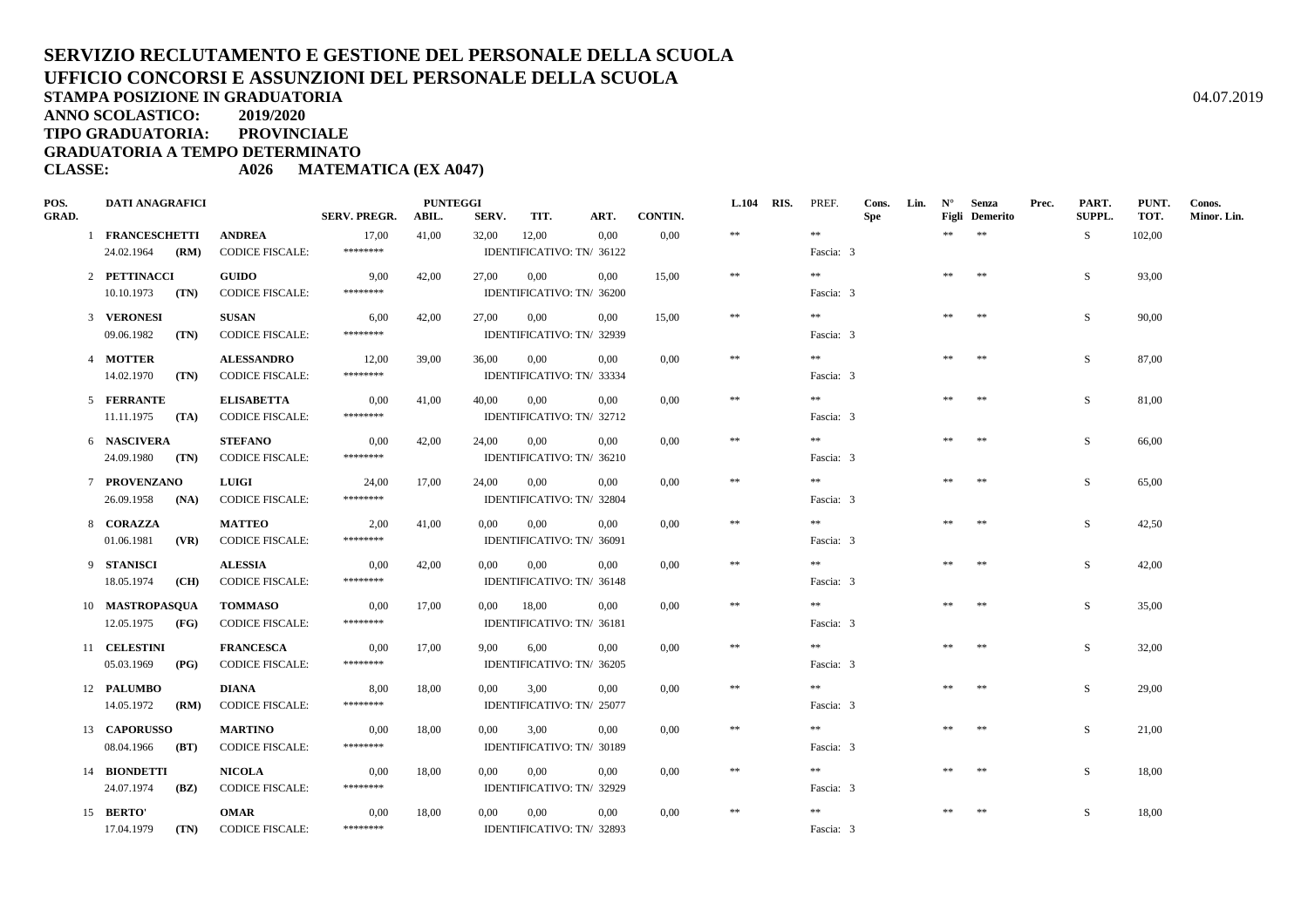#### **SERVIZIO RECLUTAMENTO E GESTIONE DEL PERSONALE DELLA SCUOLAUFFICIO CONCORSI E ASSUNZIONI DEL PERSONALE DELLA SCUOLASTAMPA POSIZIONE IN GRADUATORIA**A  $04.07.2019$ **ANNO SCOLASTICO: 2019/2020TIPO GRADUATORIA: PROVINCIALE**

**GRADUATORIA A TEMPO DETERMINATO**

**CLASSE: A026 MATEMATICA (EX A047)**

| POS.         | <b>DATI ANAGRAFICI</b> |      |                        |                     | <b>PUNTEGGI</b> |       |                           |      |         | <b>L.104</b> | RIS. | PREF.     | Cons. | Lin. |    | Senza          | Prec. | PART.         | PUNT. | Conos.      |
|--------------|------------------------|------|------------------------|---------------------|-----------------|-------|---------------------------|------|---------|--------------|------|-----------|-------|------|----|----------------|-------|---------------|-------|-------------|
| <b>GRAD.</b> |                        |      |                        | <b>SERV. PREGR.</b> | <b>ABIL</b>     | SERV. | TIT.                      | ART. | CONTIN. |              |      |           | Spe   |      |    | Figli Demerito |       | <b>SUPPL.</b> | TOT.  | Minor. Lin. |
|              | 16 BELLA               |      | <b>ERIKA</b>           | 0,00                | 18,00           | 0,00  | 0,00                      | 0,00 | 0,00    | **           |      | **        |       |      | ** | **             |       | - 10          | 18,00 |             |
|              | 10.07.1980             | (TN) | <b>CODICE FISCALE:</b> | ********            |                 |       | IDENTIFICATIVO: TN/ 36062 |      |         |              |      | Fascia: 3 |       |      |    |                |       |               |       |             |
|              | 17 FRONER              |      | <b>ELENA</b>           | 0,00                | 18,00           | 0,00  | 0,00                      | 0,00 | 0,00    | **           |      | **        |       |      | ** | **             |       |               | 18,00 |             |
|              | 05.01.1978             | (TN) | <b>CODICE FISCALE:</b> | ********            |                 |       | IDENTIFICATIVO: TN/ 36138 |      |         |              |      | Fascia: 3 |       |      |    |                |       |               |       |             |
|              | 18 ROPELATO            |      | <b>MARCO</b>           | 0,00                | 17,00           | 0.00  | 0,00                      | 0.00 | 0,00    | **           |      | **        |       |      | ** | **             |       |               | 17,00 |             |
|              | 25.08.1975             | (TN) | <b>CODICE FISCALE:</b> | ********            |                 |       | IDENTIFICATIVO: TN/ 36166 |      |         |              |      | Fascia: 3 |       |      |    |                |       |               |       |             |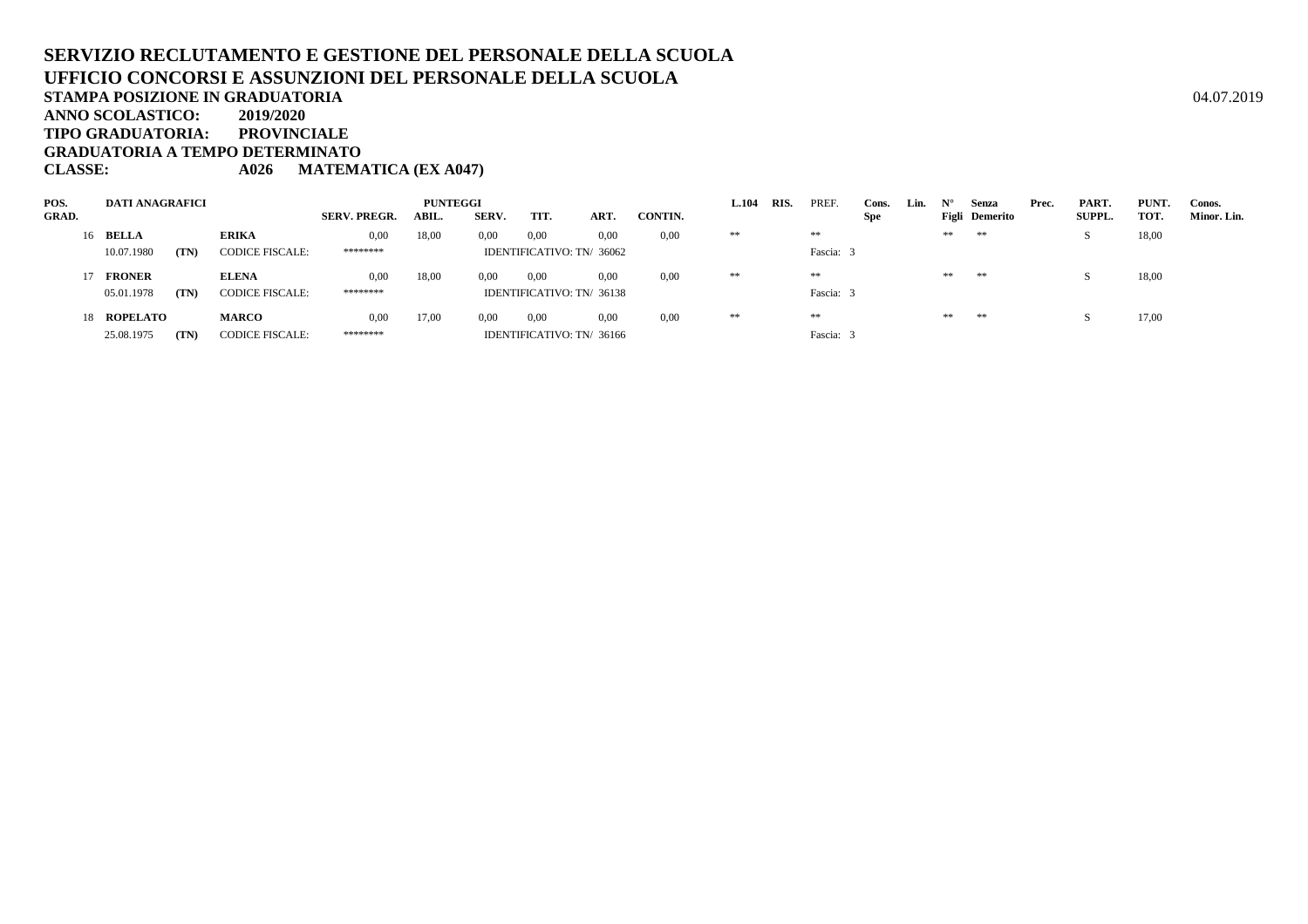# **SERVIZIO RECLUTAMENTO E GESTIONE DEL PERSONALE DELLA SCUOLAUFFICIO CONCORSI E ASSUNZIONI DEL PERSONALE DELLA SCUOLA**

**STAMPA POSIZIONE IN GRADUATORIA**

**ANNO SCOLASTICO:2019/2020**

**TIPO GRADUATORIA: PROVINCIALE**

**GRADUATORIA A TEMPO DETERMINATO**

#### **CLASSE: A029 MUSICA NEGLI ISTITUTI DI ISTRUZIONE SECONDARIA DI II GRADO (EX A031)**

| POS.<br><b>GRAD.</b> | <b>DATI ANAGRAFICI</b> |      |                        | <b>SERV. PREGR.</b> | <b>PUNTEGGI</b><br>ABIL. | SERV.    | TIT.                      | ART.     | <b>CONTIN.</b> | L.104 RIS. | PREF.     | Cons.<br><b>Spe</b> | Lin. | $N^{\circ}$ | Senza<br><b>Figli</b> Demerito | Prec. | PART.<br>SUPPL. | PUNT.<br>TOT. | Conos.<br>Minor. Lin. |
|----------------------|------------------------|------|------------------------|---------------------|--------------------------|----------|---------------------------|----------|----------------|------------|-----------|---------------------|------|-------------|--------------------------------|-------|-----------------|---------------|-----------------------|
|                      | 1 ROSSI                |      | <b>RUGGERO</b>         | 12,00               | 27,00                    | 0,00     | 3,00                      | 0,00     | 15,00          | $\pm\pm$   | **        |                     |      | **          | $\pm\pm$                       |       | S.              | 57,00         |                       |
|                      | 14.01.1964             | (TN) | <b>CODICE FISCALE:</b> | ********            |                          |          | IDENTIFICATIVO: TN/ 712   |          |                |            | Fascia: 1 |                     |      |             |                                |       |                 |               |                       |
|                      | $2$ BITZ               |      | <b>ORTRUD ELISABET</b> | 36,00               | 21,00                    | $0.00\,$ | 0,00                      | 0.00     | 30,00          | $\pm\pm$   | $**$      |                     |      | $\pm\pm$    | $\pm\pm$                       |       | S.              | 87,00         |                       |
|                      | 31.07.1961             | (EE) | <b>CODICE FISCALE:</b> | ********            |                          |          | IDENTIFICATIVO: TN/ 20674 |          |                |            | Fascia: 2 |                     |      |             |                                |       |                 |               |                       |
|                      | 3 ZENI                 |      | <b>ELISABETTA</b>      | 8,00                | 30,00                    | $0.00\,$ | $0.00\,$                  | 0.00     | 30,00          | $\ast\ast$ | $\pm\pm$  |                     |      | **          | $\pm\pm$                       |       | S               | 68,00         |                       |
|                      | 24.07.1959             | (TN) | <b>CODICE FISCALE:</b> | ********            |                          |          | IDENTIFICATIVO: TN/849    |          |                |            | Fascia: 2 |                     |      |             |                                |       |                 |               |                       |
|                      | 4 DALFOVO              |      | <b>GIOVANNI</b>        | 0,00                | 21,00                    | 0.00     | 0,00                      | 0.00     | 30.00          | $\pm\pm$   | $\pm\pm$  |                     |      | $\pm\pm$    | $\pm\pm$                       |       | S               | 51,00         |                       |
|                      | 12.06.1966             | (TN) | <b>CODICE FISCALE:</b> | ********            |                          |          | IDENTIFICATIVO: TN/ 379   |          |                |            | Fascia: 2 |                     |      |             |                                |       |                 |               |                       |
|                      | 5 ZENI                 |      | GAIA                   | 36,00               | 38,00                    | 12,00    | $0.00\,$                  | 0.00     | 15,00          | $\ast\ast$ | $\pm\pm$  |                     |      | $\pm\pm$    | $\pm\pm$                       |       | S               | 101,00        |                       |
|                      | 30.09.1974             | (TN) | <b>CODICE FISCALE:</b> | ********            |                          |          | IDENTIFICATIVO: TN/ 26192 |          |                |            | Fascia: 3 |                     |      |             |                                |       |                 |               |                       |
|                      | 6 RIGOTTI              |      | <b>ELKA</b>            | 24,00               | 14,00                    | 0,00     | 9,00                      | 0,00     | 30,00          | $\ast\ast$ | **        |                     |      | **          | $\pm\pm$                       |       | S               | 77,00         |                       |
|                      | 13.10.1969             | (TN) | <b>CODICE FISCALE:</b> | ********            |                          |          | IDENTIFICATIVO: TN/ 21854 |          |                |            | Fascia: 3 |                     |      |             |                                |       |                 |               |                       |
|                      | 7 RUSSO                |      | <b>GIUSEPPE</b>        | 25,00               | 12,00                    | 0,00     | 0,00                      | 0,00     | 30,00          | $\ast\ast$ | **        |                     |      | $\pm\pm$    | $\pm\pm$                       |       | S               | 67,00         |                       |
|                      | 10.06.1964             | (CZ) | <b>CODICE FISCALE:</b> | ********            |                          |          | IDENTIFICATIVO: TN/ 21818 |          |                |            | Fascia: 3 |                     |      |             |                                |       |                 |               |                       |
|                      | 8 VICENZI              |      | <b>FAUSTO</b>          | 24,00               | 13,00                    | $0.00\,$ | 0,00                      | $0.00\,$ | 30,00          | $\ast\ast$ | $* *$     |                     |      | **          | $\pm\pm$                       |       | S               | 67,00         |                       |
|                      | 09.01.1960             | (TN) | <b>CODICE FISCALE:</b> | ********            |                          |          | IDENTIFICATIVO: TN/ 21719 |          |                |            | Fascia: 3 |                     |      |             |                                |       |                 |               |                       |
|                      | 9 BIONDO               |      | <b>DOMENICO</b>        | 22,00               | 14,00                    | 0.00     | $0.00\,$                  | 0,00     | 30.00          | $\pm\pm$   | $\gg \gg$ |                     |      | $\pm\pm$    | $\pm\pm$                       |       | S               | 66,00         |                       |
|                      | 25.09.1963             | (CZ) | <b>CODICE FISCALE:</b> | ********            |                          |          | IDENTIFICATIVO: TN/ 20524 |          |                |            | Fascia: 3 |                     |      |             |                                |       |                 |               |                       |
|                      | 10 MORANDIN            |      | <b>SABRINA</b>         | 23,00               | 18,00                    | 0,00     | 3,00                      | 0,00     | 15,00          | $\ast\ast$ | $* *$     |                     |      | $\pm\pm$    | $\pm\pm$                       |       | S               | 59,00         |                       |
|                      | 09.07.1970             | (PD) | <b>CODICE FISCALE:</b> | ********            |                          |          | IDENTIFICATIVO: TN/ 33241 |          |                |            | Fascia: 3 |                     |      |             |                                |       |                 |               |                       |
|                      | 11 BRUNELLI            |      | <b>CHIARA</b>          | 25,00               | 12,00                    | 0,00     | 3,00                      | $0.00\,$ | 15,00          | $\ast\ast$ | **        |                     |      | **          | $\pm\pm$                       |       | S               | 55,00         |                       |
|                      | 26.09.1964             | (MI) | <b>CODICE FISCALE:</b> | ********            |                          |          | IDENTIFICATIVO: TN/20144  |          |                |            | Fascia: 3 |                     |      |             |                                |       |                 |               |                       |
|                      | 12 DI VITA             |      | <b>GIUSEPPE</b>        | 6,00                | 14,00                    | $0.00\,$ | $0.00\,$                  | 0,00     | 30,00          | $\ast\ast$ | **        |                     |      | $\pm\pm$    | $\pm\pm$                       |       | S               | 50,00         |                       |
|                      | 05.09.1962             | (TP) | <b>CODICE FISCALE:</b> | ********            |                          |          | IDENTIFICATIVO: TN/ 22658 |          |                |            | Fascia: 3 |                     |      |             |                                |       |                 |               |                       |
|                      | 13 CASTELLANI          |      | <b>MONICA</b>          | 0,00                | 15,00                    | $0.00\,$ | 9,00                      | $0.00\,$ | 15,00          | $\ast\ast$ | $* *$     |                     |      | **          | $\pm\pm$                       |       | S               | 39,00         |                       |
|                      | $26.07.1971$ (TN)      |      | <b>CODICE FISCALE:</b> | ********            |                          |          | IDENTIFICATIVO: TN/ 32969 |          |                |            | Fascia: 3 |                     |      |             |                                |       |                 |               |                       |
|                      | 14 <b>CARRIERI</b>     |      | <b>LEONARDO</b>        | 0,00                | 15,00                    | 0.00     | 9,00                      | 0,00     | 15,00          | $\pm\pm$   | $\pm\pm$  |                     |      | $\pm\pm$    | $\pm\pm$                       |       | S               | 39.00         |                       |
|                      | 29.03.1976             | (TA) | <b>CODICE FISCALE:</b> | ********            |                          |          | IDENTIFICATIVO: TN/ 24974 |          |                |            | Fascia: 3 |                     |      |             |                                |       |                 |               |                       |
|                      | 15 VADAGNINI           |      | <b>CLAUDIO</b>         | 0,00                | 18,00                    | 0,00     | 6,00                      | $0.00\,$ | 15,00          | $\ast\ast$ | $\pm\pm$  |                     |      | $\pm\pm$    | $\ast\ast$                     |       | S               | 39,00         |                       |
|                      | 18.09.1974             | (TN) | <b>CODICE FISCALE:</b> | ********            |                          |          | IDENTIFICATIVO: TN/ 33306 |          |                |            | Fascia: 3 |                     |      |             |                                |       |                 |               |                       |

A  $04.07.2019$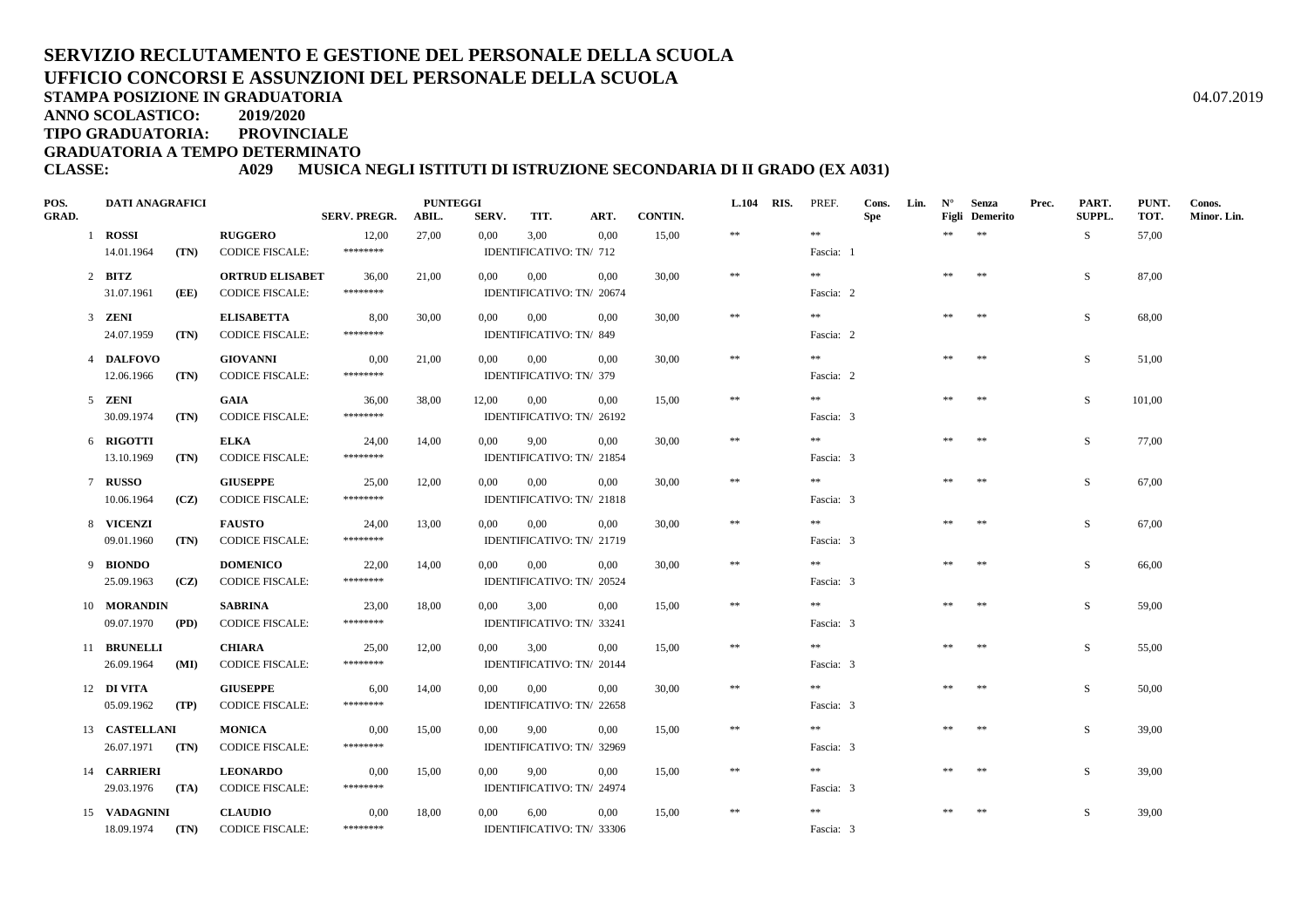# **SERVIZIO RECLUTAMENTO E GESTIONE DEL PERSONALE DELLA SCUOLAUFFICIO CONCORSI E ASSUNZIONI DEL PERSONALE DELLA SCUOLA**

**STAMPA POSIZIONE IN GRADUATORIA**

**ANNO SCOLASTICO:2019/2020**

**TIPO GRADUATORIA: PROVINCIALE**

**GRADUATORIA A TEMPO DETERMINATO**

#### **CLASSE: A029 MUSICA NEGLI ISTITUTI DI ISTRUZIONE SECONDARIA DI II GRADO (EX A031)**

| POS.<br><b>GRAD.</b> | <b>DATI ANAGRAFICI</b>            |                                                | <b>SERV. PREGR.</b> | <b>PUNTEGGI</b><br>ABIL. | SERV.    | TIT.     | ART.                              | <b>CONTIN.</b> | <b>L.104</b> | RIS. | PREF.                  | Cons.<br><b>Spe</b> | Lin. | $N^{\circ}$ | <b>Senza</b><br><b>Figli</b> Demerito | Prec. | PART.<br><b>SUPPL.</b> | PUNT.<br>TOT. | Conos.<br>Minor. Lin. |
|----------------------|-----------------------------------|------------------------------------------------|---------------------|--------------------------|----------|----------|-----------------------------------|----------------|--------------|------|------------------------|---------------------|------|-------------|---------------------------------------|-------|------------------------|---------------|-----------------------|
|                      | 16 <b>GROTT</b>                   | <b>ANTONIO</b>                                 | 25,00               | 12,00                    | 0,00     | 0,00     | 0.00                              | 0,00           | $\ast$       |      | $\pm\pm$               |                     |      | **          | $\pm\pm$                              |       | S                      | 37,00         |                       |
|                      | 20.10.1968<br>(TN)                | <b>CODICE FISCALE:</b>                         | ********            |                          |          |          | IDENTIFICATIVO: TN/ 20633         |                |              |      | Fascia: 3              |                     |      |             |                                       |       |                        |               |                       |
|                      | 17 MONACHESI                      | <b>MONICA</b>                                  | 2,00                | 16,00                    | $0.00\,$ | 3,00     | 0.00                              | 15,00          | $\pm\pm$     |      | **                     |                     |      | **          | $\pm\pm$                              |       | S.                     | 36,00         |                       |
|                      | 31.01.1967<br>(MC)                | <b>CODICE FISCALE:</b>                         | ********            |                          |          |          | IDENTIFICATIVO: TN/ 26429         |                |              |      | Fascia: 3              |                     |      |             |                                       |       |                        |               |                       |
|                      | 18 FERRAIOLO                      | <b>LUCILLA MARIA GI</b>                        | 0.00                | 17,00                    | 0,00     | 3,00     | 0.00                              | 15,00          | $\pm\pm$     |      | $\pm\pm$               |                     |      | **          | $\pm\pm$                              |       | S.                     | 35,00         |                       |
|                      | 28.11.1980 (NA)                   | <b>CODICE FISCALE:</b>                         | ********            |                          |          |          | IDENTIFICATIVO: TN/ 36222         |                |              |      | Fascia: 3              |                     |      |             |                                       |       |                        |               |                       |
|                      | 19 BIANCHINI                      | <b>ALESSANDRO</b>                              | 0,00                | 17,00                    | $0.00\,$ | 0.00     | 0,00                              | 15.00          | $\pm\pm$     |      | **                     |                     |      | **          | **                                    |       | S.                     | 32,00         |                       |
|                      | 19.08.1983<br>(TN)                | <b>CODICE FISCALE:</b>                         | ********            |                          |          |          | IDENTIFICATIVO: TN/ 36080         |                |              |      | Fascia: 3              |                     |      |             |                                       |       |                        |               |                       |
|                      | 20 SARETTO                        | <b>ROBERTO</b>                                 | 0,00                | 14,00                    | 0,00     | 0,00     | 0.00                              | 15,00          | $\ast\ast$   |      | $\pm\pm$               |                     |      | **          | **                                    |       | S                      | 29,00         |                       |
|                      | 07.10.1975<br>(MC)                | <b>CODICE FISCALE:</b>                         | ********            |                          |          |          | IDENTIFICATIVO: TN/ 26175         |                |              |      | Fascia: 3              |                     |      |             |                                       |       |                        |               |                       |
|                      | 21 GRIFFO                         | <b>MARIAISABELLA</b><br><b>CODICE FISCALE:</b> | 13,00<br>********   | 13,00                    | 0.00     | 0,00     | 0,00<br>IDENTIFICATIVO: TN/ 36211 | 0,00           | $\ast$       |      | **                     |                     |      | **          | $\ast\ast$                            |       | S                      | 26,00         |                       |
|                      | 30.08.1967<br>(NA)                |                                                |                     |                          |          |          |                                   |                |              |      | Fascia: 3              |                     |      |             |                                       |       |                        |               |                       |
|                      | 22 CAMPAGNA<br>14.04.1975<br>(TN) | <b>EMILIA</b><br><b>CODICE FISCALE:</b>        | 2,00<br>********    | 18,00                    | $0.00\,$ | 6,00     | 0.00<br>IDENTIFICATIVO: TN/ 30224 | $0.00\,$       | $\ast$       |      | $\gg \gg$<br>Fascia: 3 |                     |      | **          | $**$                                  |       | S                      | 26,00         |                       |
|                      |                                   |                                                |                     |                          |          |          |                                   |                | $**$         |      | $***$                  |                     |      | **          | $\pm\pm$                              |       |                        |               |                       |
|                      | 23 CARPITA<br>31.05.1966<br>(TN)  | <b>MARCO</b><br><b>CODICE FISCALE:</b>         | 0.00<br>********    | 18,00                    | 0.00     | 3.00     | 0.00<br>IDENTIFICATIVO: TN/ 36099 | 0.00           |              |      | Fascia: 3              |                     |      |             |                                       |       | S.                     | 21,00         |                       |
|                      | 24 MATASSONI                      | <b>SILVIA</b>                                  | 0,00                | 18.00                    | $0.00\,$ | 3.00     | 0.00                              | 0.00           | $\ast$       |      | $\pm\pm$               |                     |      | $\pm\pm$    | $\pm\pm$                              |       | S.                     | 21.00         |                       |
|                      | 02.10.1963<br>(TN)                | <b>CODICE FISCALE:</b>                         | ********            |                          |          |          | IDENTIFICATIVO: TN/ 36182         |                |              |      | Fascia: 3              |                     |      |             |                                       |       |                        |               |                       |
|                      | 25 MOSER                          | <b>VALENTINA</b>                               | 0.00                | 17,00                    | 0,00     | 3,00     | 0.00                              | 0.00           | $\ast$       |      | $\pm\pm$               |                     |      | **          | $\ast\ast$                            |       | S.                     | 20,00         |                       |
|                      | 23.02.1983<br>(TN)                | <b>CODICE FISCALE:</b>                         | ********            |                          |          |          | IDENTIFICATIVO: TN/ 36204         |                |              |      | Fascia: 3              |                     |      |             |                                       |       |                        |               |                       |
|                      | 26 MASSETTI                       | <b>VALENTINA</b>                               | 0,00                | 16,00                    | 0.00     | 3,00     | 0.00                              | 0.00           | $\ast$       |      | $\pm\pm$               |                     |      | **          | **                                    |       | S.                     | 19,00         |                       |
|                      | 22.05.1984<br>(BS)                | <b>CODICE FISCALE:</b>                         | ********            |                          |          |          | IDENTIFICATIVO: TN/ 33351         |                |              |      | Fascia: 3              |                     |      |             |                                       |       |                        |               |                       |
|                      | 27 CAINELLI                       | <b>DORA</b>                                    | 0,00                | 18,00                    | $0.00\,$ | 0,00     | 0,00                              | $0.00\,$       | $\ast\ast$   |      | $\pm\pm$               |                     |      | **          | **                                    |       | S                      | 18,00         |                       |
|                      | 30.11.1973<br>(TN)                | <b>CODICE FISCALE:</b>                         | ********            |                          |          |          | IDENTIFICATIVO: TN/ 30341         |                |              |      | Fascia: 3              |                     |      |             |                                       |       |                        |               |                       |
|                      | 28 CIURLETTI                      | <b>VERONICA</b>                                | 0,00                | 18,00                    | 0,00     | $0.00\,$ | 0.00                              | 0,00           | $**$         |      | $\pm\pm$               |                     |      | **          | $\pm\pm$                              |       | S                      | 18,00         |                       |
|                      | 29.04.1984<br>(TN)                | <b>CODICE FISCALE:</b>                         | ********            |                          |          |          | IDENTIFICATIVO: TN/ 33330         |                |              |      | Fascia: 3              |                     |      |             |                                       |       |                        |               |                       |
|                      | 29 MOSER                          | <b>MARIA</b>                                   | 0,00                | 18,00                    | $0.00\,$ | $0.00\,$ | 0,00                              | $0.00\,$       | $\ast$       |      | $\pm\pm$               |                     |      | $\pm\pm$    | $\pm\pm$                              |       | S.                     | 18,00         |                       |
|                      | 03.03.1985<br>(TN)                | <b>CODICE FISCALE:</b>                         | ********            |                          |          |          | IDENTIFICATIVO: TN/ 36191         |                |              |      | Fascia: 3              |                     |      |             |                                       |       |                        |               |                       |
|                      | 30 CATAUDELLA                     | <b>MARCO</b>                                   | 3,00                | 14,00                    | 0.00     | $0.00\,$ | 0.00                              | 0,00           | $\ast\ast$   |      | $\pm\pm$               |                     |      | **          | $\ast\ast$                            |       | S                      | 17,00         |                       |
|                      | 16.01.1978<br>(TN)                | <b>CODICE FISCALE:</b>                         | ********            |                          |          |          | IDENTIFICATIVO: TN/ 32973         |                |              |      | Fascia: 3              |                     |      |             |                                       |       |                        |               |                       |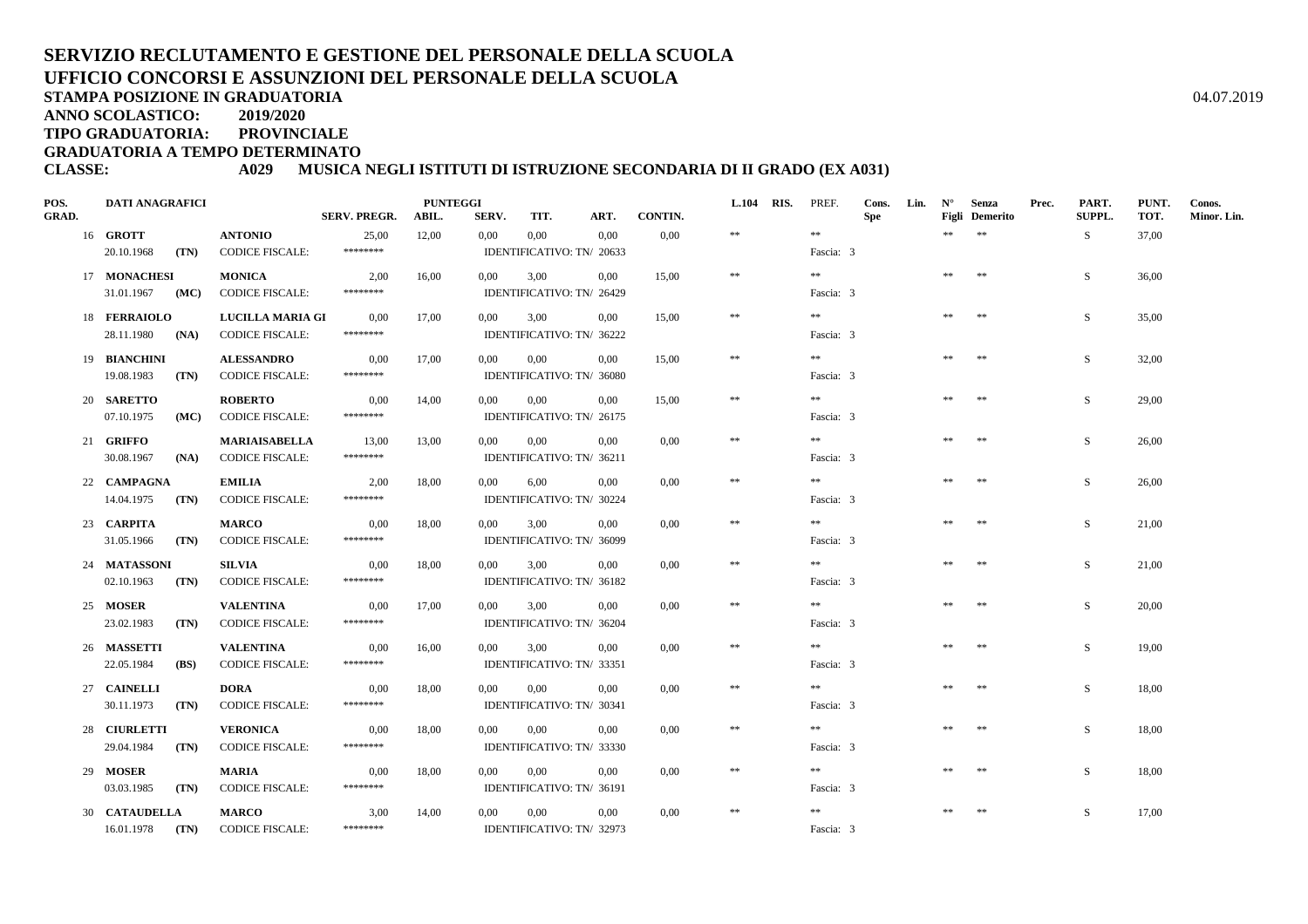# **SERVIZIO RECLUTAMENTO E GESTIONE DEL PERSONALE DELLA SCUOLAUFFICIO CONCORSI E ASSUNZIONI DEL PERSONALE DELLA SCUOLA**

**STAMPA POSIZIONE IN GRADUATORIA**

**ANNO SCOLASTICO:2019/2020**

**TIPO GRADUATORIA: PROVINCIALE**

**GRADUATORIA A TEMPO DETERMINATO**

**CLASSE: A029 MUSICA NEGLI ISTITUTI DI ISTRUZIONE SECONDARIA DI II GRADO (EX A031)**

| POS.         | <b>DATI ANAGRAFICI</b> |      |                        |                     | <b>PUNTEGGI</b> |                |                           |      |         | <b>L.104</b> | RIS. | PREF.     | Cons. | Lin. | $N^{\circ}$ | Senza          | Prec. | PART.         | PUNT. | Conos.      |
|--------------|------------------------|------|------------------------|---------------------|-----------------|----------------|---------------------------|------|---------|--------------|------|-----------|-------|------|-------------|----------------|-------|---------------|-------|-------------|
| <b>GRAD.</b> |                        |      |                        | <b>SERV. PREGR.</b> | ABIL.           | <b>SERV.</b>   | TIT.                      | ART. | CONTIN. |              |      |           | Spe   |      |             | Figli Demerito |       | <b>SUPPL.</b> | TOT.  | Minor. Lin. |
|              | 31 COSTA               |      | <b>ERWIN</b>           | 0,00                | 17,00           | $0.00^{\circ}$ | 0,00                      | 0,00 | 0,00    | **           |      | **        |       |      | **          | **             |       | S             | 17,00 |             |
|              | 05.02.1972             | (TN) | <b>CODICE FISCALE:</b> | *******             |                 |                | IDENTIFICATIVO: TN/33003  |      |         |              |      | Fascia: 3 |       |      |             |                |       |               |       |             |
|              | 32 ANGELI              |      | <b>NADIA</b>           | 0.00                | 16,00           | 0.00           | 0.00                      | 0.00 | 0.00    | **           |      | **        |       |      | **          | **             |       | -S            | 16,00 |             |
|              | 20.08.1975             | (TN) | <b>CODICE FISCALE:</b> | ********            |                 |                | IDENTIFICATIVO: TN/ 32723 |      |         |              |      | Fascia: 3 |       |      |             |                |       |               |       |             |
|              | 33 MICARELLI           |      | <b>MARIELLA</b>        | 0.00                | 14,00           | 0.00           | 0.00                      | 0.00 | 0.00    | **           |      | **        |       |      | **          | **             |       | -5            | 14,00 |             |
|              | 25.02.1984             | (TN) | <b>CODICE FISCALE:</b> | ********            |                 |                | IDENTIFICATIVO: TN/ 33354 |      |         |              |      | Fascia: 3 |       |      |             |                |       |               |       |             |
|              | 34 ASTE                |      | <b>FRANCESCA</b>       | 0.00                | 10,00           | 0.00           | 3,00                      | 0.00 | 0.00    | **           |      | **        |       |      | **          | **             |       |               | 13,00 |             |
|              | 08.04.1976             | (TN) | <b>CODICE FISCALE:</b> | ********            |                 |                | IDENTIFICATIVO: TN/ 36209 |      |         |              |      | Fascia: 3 |       |      |             |                |       |               |       |             |

A  $04.07.2019$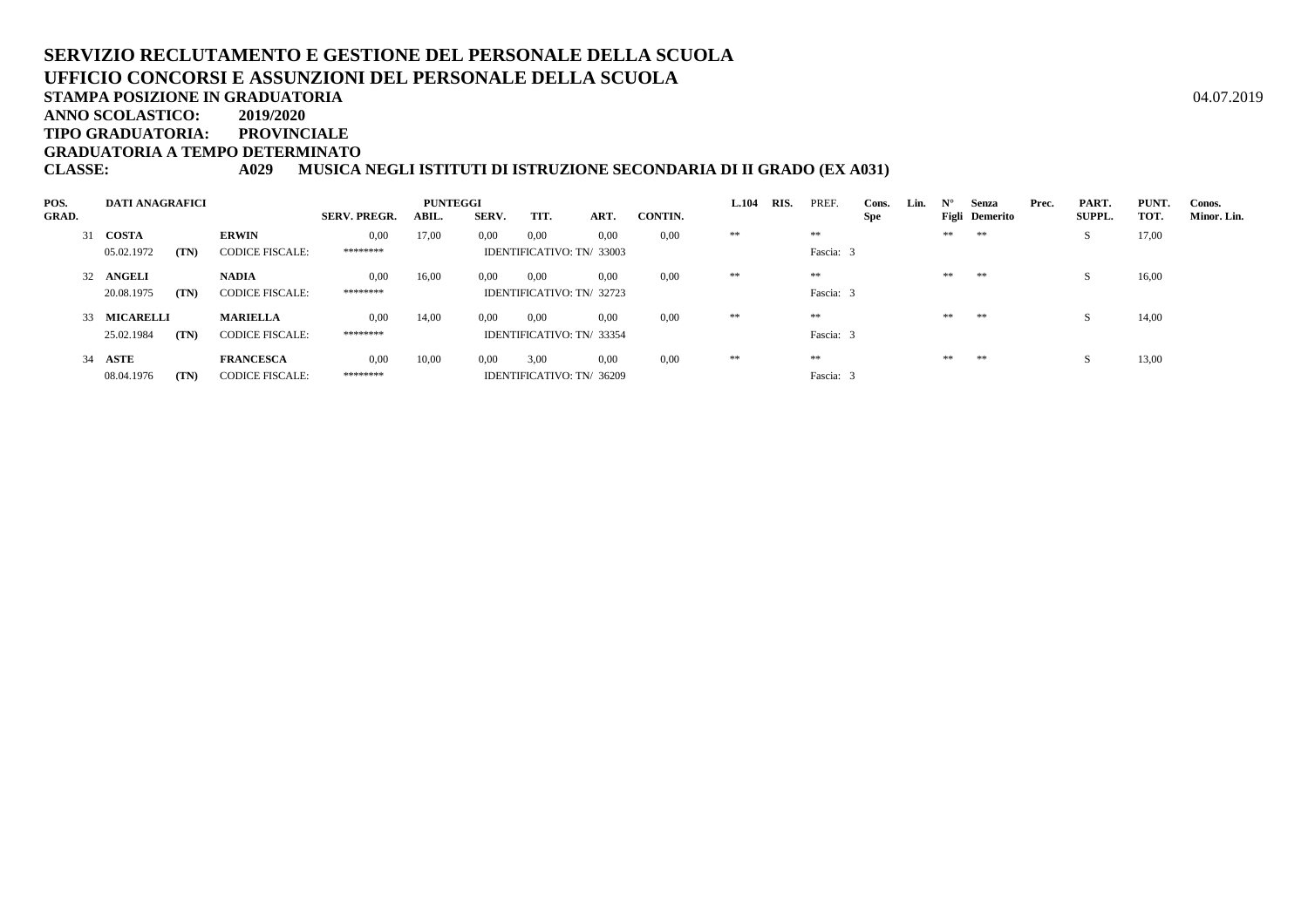#### **SERVIZIO RECLUTAMENTO E GESTIONE DEL PERSONALE DELLA SCUOLAUFFICIO CONCORSI E ASSUNZIONI DEL PERSONALE DELLA SCUOLASTAMPA POSIZIONE IN GRADUATORIA**A  $04.07.2019$ **ANNO SCOLASTICO: 2019/2020 TIPO GRADUATORIA: PROVINCIALE GRADUATORIA A TEMPO DETERMINATOCLASSE: A031 SCIENZE DEGLI ALIMENTI (EX A057)**

| POS.  | <b>DATI ANAGRAFICI</b> |      |                        |                     | <b>PUNTEGGI</b> |              |      |                           |         | $-.104$ | RIS. | PREF    | Cons. | Lin. |    | Senza          | Prec. | PART.         | PUNT. | Conos.      |
|-------|------------------------|------|------------------------|---------------------|-----------------|--------------|------|---------------------------|---------|---------|------|---------|-------|------|----|----------------|-------|---------------|-------|-------------|
| GRAD. |                        |      |                        | <b>SERV. PREGR.</b> | <b>ABIL</b>     | <b>SERV.</b> | TIT. | ART                       | CONTIN. |         |      |         | Spe   |      |    | Figli Demerito |       | <b>SUPPL.</b> | TOT.  | Minor. Lin. |
|       | <b>CANDELMA</b>        |      | <b>FRANCESCO</b>       | 0,00                | 15,00           | 0,00         | 0,00 | 0.00                      | 0,00    |         |      |         |       |      | ** | **             |       |               | 15,00 |             |
|       | 17.07.1979             | (TN) | <b>CODICE FISCALE:</b> | ********            |                 |              |      | IDENTIFICATIVO: TN/ 32858 |         |         |      | Fascia: |       |      |    |                |       |               |       |             |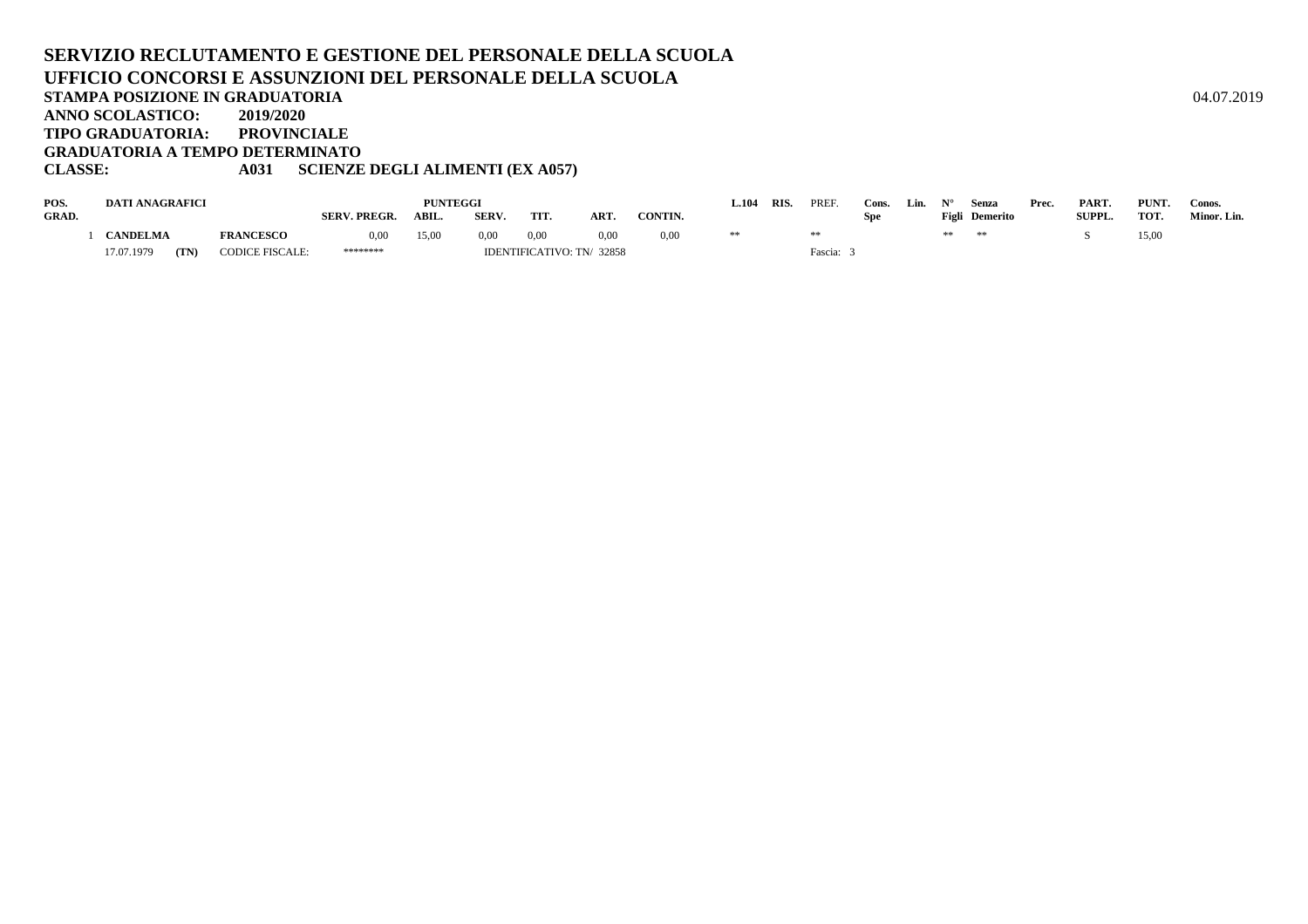**TIPO GRADUATORIA: PROVINCIALE**

**GRADUATORIA A TEMPO DETERMINATO**

# **CLASSE: A034 SCIENZE E TECNOLOGIE CHIMICHE (EX A012, A013, A066)**

| POS.  | DATI ANAGRAFICI    |                        |              | <b>PUNTEGGI</b> |       |      |                           |         | $\mathbf{\mathbf{\scriptstyle{L.104}}}$ | <b>RIS</b> | PREF      | Cons.      | Lin. |    | Senza          | Prec. | PART.         | PUNT. | Conos.      |
|-------|--------------------|------------------------|--------------|-----------------|-------|------|---------------------------|---------|-----------------------------------------|------------|-----------|------------|------|----|----------------|-------|---------------|-------|-------------|
| GRAD. |                    |                        | SERV. PREGR. | ABIL.           | SERV. | TIT. | ART.                      | CONTIN. |                                         |            |           | <b>Spe</b> |      |    | Figli Demerito |       | <b>SUPPL.</b> | TOT.  | Minor. Lin. |
|       | <b>EPIFANIO</b>    | <b>ROSARIO</b>         | 28,00        | 14,00           | 36.00 | 6,00 | 0,00                      | 0,00    | **                                      |            | **        |            |      | ** | **             |       |               | 84,00 |             |
|       | 08.12.1952<br>(PE) | <b>CODICE FISCALE:</b> | ********     |                 |       |      | IDENTIFICATIVO: TN/ 32944 |         |                                         |            | Fascia: 3 |            |      |    |                |       |               |       |             |
|       | CANDELMA           | <b>FRANCESCO</b>       | 0,00         | 39,00           | 0.00  | 3.00 | 0.00                      | 0.00    | **                                      |            | **        |            |      | ** | **             |       |               | 42,00 |             |
|       | (TN)<br>17.07.1979 | <b>CODICE FISCALE:</b> | ********     |                 |       |      | IDENTIFICATIVO: TN/32858  |         |                                         |            | Fascia: 3 |            |      |    |                |       |               |       |             |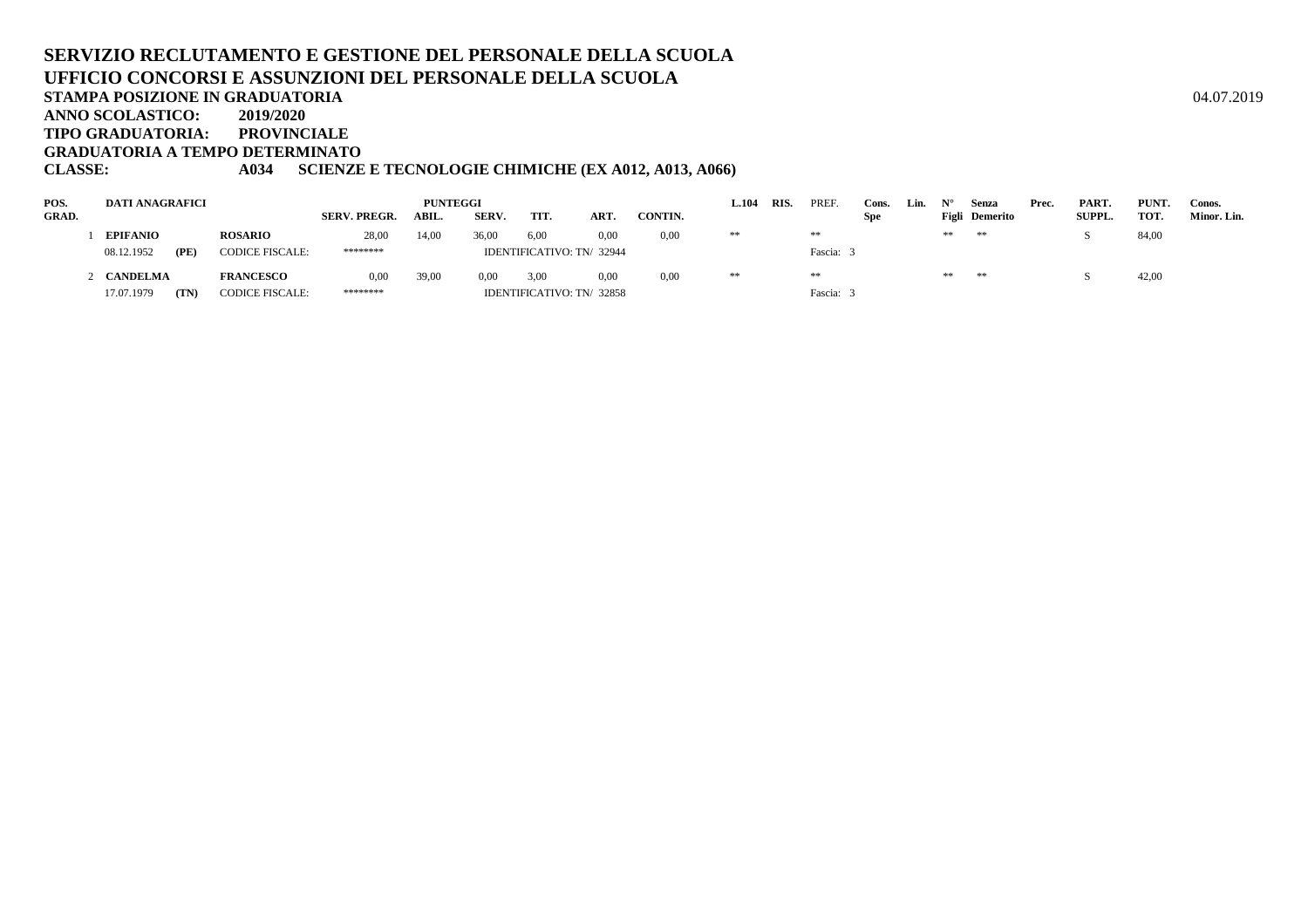# **SERVIZIO RECLUTAMENTO E GESTIONE DEL PERSONALE DELLA SCUOLAUFFICIO CONCORSI E ASSUNZIONI DEL PERSONALE DELLA SCUOLA**A  $04.07.2019$

**STAMPA POSIZIONE IN GRADUATORIA**

**ANNO SCOLASTICO:2019/2020**

**TIPO GRADUATORIA: PROVINCIALE**

**GRADUATORIA A TEMPO DETERMINATO**

**CLASSE: A037 SCIENZE E TECNOL.COSTRUZIONI,TECNOL.E TECN.DI RAPPR.GRAFICA**

| POS.         | <b>DATI ANAGRAFICI</b> |      |                        |                     | PUNTEGGI |       |                           |      |         | <b>L.104</b> | RIS. | PREF.     | Cons. | Lin. | $N^{\circ}$ | Senza          | Prec. | PART.         | PUNT. | Conos.      |
|--------------|------------------------|------|------------------------|---------------------|----------|-------|---------------------------|------|---------|--------------|------|-----------|-------|------|-------------|----------------|-------|---------------|-------|-------------|
| <b>GRAD.</b> |                        |      |                        | <b>SERV. PREGR.</b> | ABIL.    | SERV. | TIT.                      | ART. | CONTIN. |              |      |           | Spe   |      |             | Figli Demerito |       | <b>SUPPL.</b> | TOT.  | Minor. Lin. |
|              | <b>BUDANO</b>          |      | <b>LUANA</b>           | 18,00               | 42,00    | 27.00 | 3,00                      | 0,00 | 0.00    | **           |      | **        |       |      | **          | **             |       |               | 90,00 |             |
|              | 18.06.1973             | (RG) | <b>CODICE FISCALE:</b> | ********            |          |       | IDENTIFICATIVO: TN/ 33326 |      |         |              |      | Fascia: 3 |       |      |             |                |       |               |       |             |
|              | 2 SBETTI               |      | <b>SARA</b>            | 8,00                | 17,00    | 0.00  | 0,00                      | 0.00 | 0.00    | **           |      | **        |       |      | $\pm\pm$    | **             |       |               | 25,00 |             |
|              | 22.07.1976             | (TN) | <b>CODICE FISCALE:</b> | ********            |          |       | IDENTIFICATIVO: TN/33259  |      |         |              |      | Fascia: 3 |       |      |             |                |       |               |       |             |
|              | 3 ZANELLA              |      | <b>IVO</b>             | 0,00                | 13,00    | 0.00  | 0,00                      | 0.00 | 0,00    | **           |      | **        |       |      | $\pm\pm$    | **             |       |               | 13,00 |             |
|              | 31.07.1957             | (TN) | <b>CODICE FISCALE:</b> | ********            |          |       | IDENTIFICATIVO: TN/ 21770 |      |         |              |      | Fascia:   |       |      |             |                |       |               |       |             |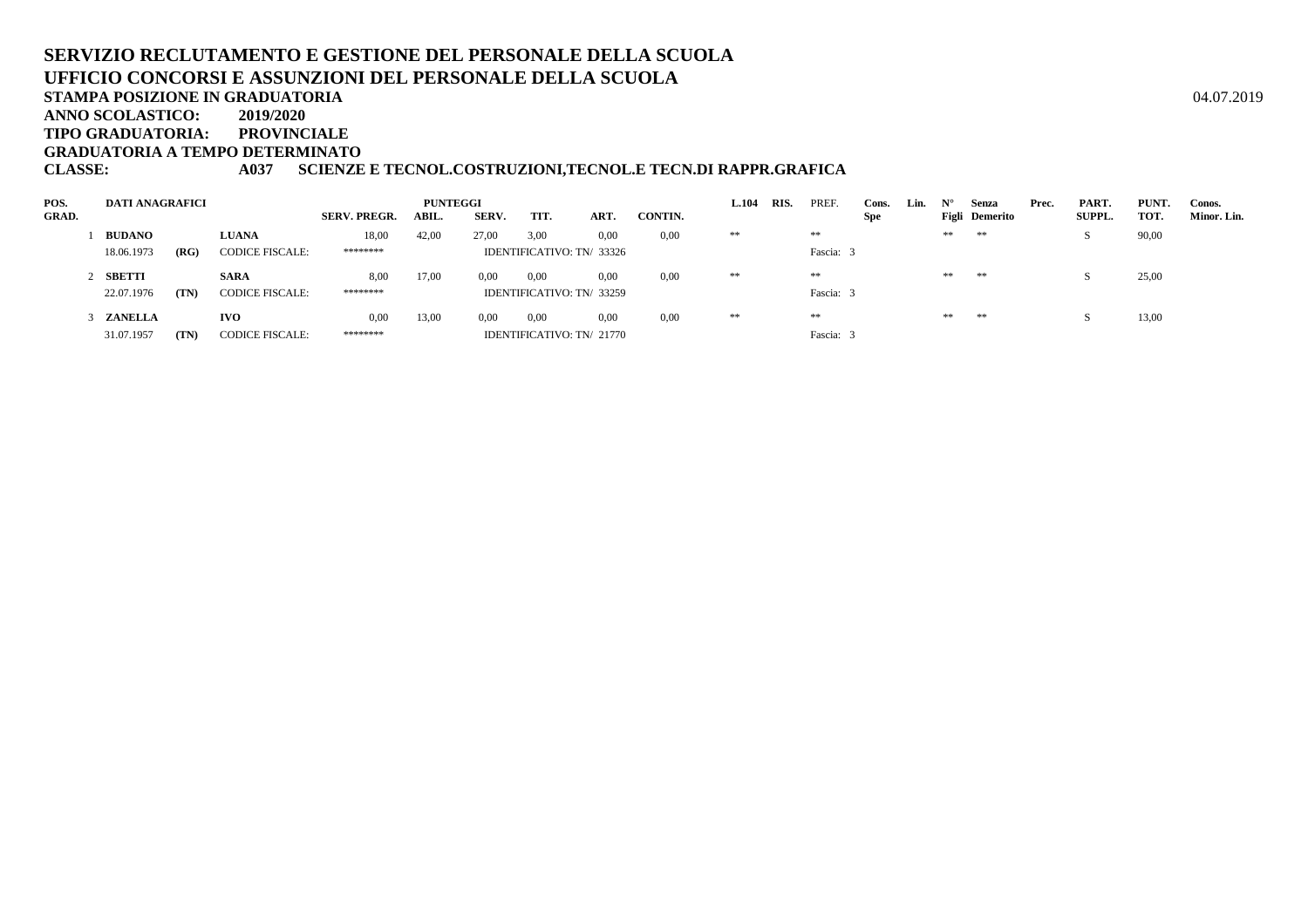**ANNO SCOLASTICO:2019/2020**

**TIPO GRADUATORIA: PROVINCIALE**

**GRADUATORIA A TEMPO DETERMINATO**

## **CLASSE: A045 SCIENZE ECONOMICO-AZIENDALI (EX A017)**

| POS.         | <b>DATI ANAGRAFICI</b> |      |                        |                     | <b>PUNTEGGI</b> |                           |          |                           | L.104          | RIS.     | PREF. | Cons.      | Lin.       | $N^{\circ}$ | Senza | Prec.          | PART. | PUNT.         | Conos. |             |
|--------------|------------------------|------|------------------------|---------------------|-----------------|---------------------------|----------|---------------------------|----------------|----------|-------|------------|------------|-------------|-------|----------------|-------|---------------|--------|-------------|
| <b>GRAD.</b> |                        |      |                        | <b>SERV. PREGR.</b> | ABIL.           | SERV.                     | TIT.     | ART.                      | <b>CONTIN.</b> |          |       |            | <b>Spe</b> |             |       | Figli Demerito |       | <b>SUPPL.</b> | TOT.   | Minor. Lin. |
|              | 1 SPINOSA              |      | <b>GIULIA</b>          | 60,00               | 14,00           | 0.00                      | 3,00     | 0.00                      | 30,00          | $\pm\pm$ |       | **         |            |             | **    | $**$           |       | S.            | 107,00 |             |
|              | 06.06.1966             | (VE) | <b>CODICE FISCALE:</b> | ********            |                 |                           |          | IDENTIFICATIVO: TN/ 20825 |                |          |       | Fascia: 3  |            |             |       |                |       |               |        |             |
|              | 2 ANGELI               |      | <b>DAVID</b>           | 18,00               | 42,00           | 27,00                     | 0,00     | 0.00                      | 15.00          | $\pm\pm$ |       | **         |            |             | **    | **             |       | S.            | 102,00 |             |
|              | 05.01.1979             | (TN) | <b>CODICE FISCALE:</b> | ********            |                 |                           |          | IDENTIFICATIVO: TN/ 36065 |                |          |       | Fascia: 3  |            |             |       |                |       |               |        |             |
|              | 3 POLILLO              |      | <b>SANDRA</b>          | 10,00               | 42.00           | 36,00                     | 6.00     | 0.00                      | 0.00           | $\pm\pm$ |       | **         |            |             | **    | $\pm\pm$       |       | S.            | 93,50  |             |
|              | 05.02.1975             | (ME) | <b>CODICE FISCALE:</b> | ********            |                 |                           |          | IDENTIFICATIVO: TN/ 33367 |                |          |       | Fascia: 3  |            |             |       |                |       |               |        |             |
|              | 4 ANDREATTA            |      | <b>SABRINA</b>         | 14,00               | 42,00           | 36,00                     | 0,00     | 0.00                      | 0.00           | $\pm\pm$ |       | $\pm\pm$   |            |             | **    | $\pm\pm$       |       | S.            | 92,00  |             |
|              | 18.08.1973             | (TN) | <b>CODICE FISCALE:</b> | ********            |                 |                           |          | IDENTIFICATIVO: TN/ 33322 |                |          |       | Fascia: 3  |            |             |       |                |       |               |        |             |
|              | 5 MIALE                |      | <b>ISABELLA</b>        | 12,00               | 42,00           | 36,00                     | 0,00     | 0,00                      | 0,00           | $\pm\pm$ |       | $\ast\ast$ |            |             | **    | **             |       | <sub>S</sub>  | 90,00  |             |
|              | 15.01.1974             | (FG) | <b>CODICE FISCALE:</b> | ********            |                 |                           |          | IDENTIFICATIVO: TN/ 33353 |                |          |       | Fascia: 3  |            |             |       |                |       |               |        |             |
|              | 6 MASSIGNANI           |      | <b>DEVIS</b>           | 12,00               | 42,00           | 36.00                     | $0.00\,$ | 0.00                      | 0.00           | $\pm\pm$ |       | $\pm\pm$   |            |             |       | $* *$          |       | <sub>S</sub>  | 90.00  |             |
|              | 14.06.1978             | (VI) | <b>CODICE FISCALE:</b> | ********            |                 |                           |          | IDENTIFICATIVO: TN/ 36202 |                |          |       | Fascia: 3  |            |             |       |                |       |               |        |             |
|              | 7 CANDIDO              |      | <b>MARIA</b>           | 44,00               | 13,00           | $0.00^{\circ}$            | 3.00     | 0.00                      | 30.00          | $\pm\pm$ |       | $\ast\ast$ |            |             | **    | $\pm\pm$       |       | S             | 89,50  |             |
|              | 21.04.1963             | (CZ) | <b>CODICE FISCALE:</b> | ********            |                 |                           |          | IDENTIFICATIVO: TN/ 20239 |                |          |       | Fascia: 3  |            |             |       |                |       |               |        |             |
|              | 8 LEONI                |      | <b>ROBERTO</b>         | 2,00                | 42,00           | 36,00                     | $0.00\,$ | 0.00                      | 0.00           | $\pm\pm$ |       | $\pm\pm$   |            |             | **    | **             |       | S.            | 80,00  |             |
|              | 07.12.1976             | (TN) | <b>CODICE FISCALE:</b> | ********            |                 |                           |          | IDENTIFICATIVO: TN/ 33138 |                |          |       | Fascia: 3  |            |             |       |                |       |               |        |             |
|              | 9 FRANCESCHETTI        |      | <b>GABRIELLA</b>       | 60,00               | 15,00           | 0.00                      | 0.00     | 0.00                      | 0.00           | $\pm\pm$ |       | **         |            |             | **    | $\pm\pm$       |       | S             | 75,00  |             |
|              | 10.09.1967             | (TN) | <b>CODICE FISCALE:</b> | ********            |                 |                           |          | IDENTIFICATIVO: TN/ 30211 |                |          |       | Fascia: 3  |            |             |       |                |       |               |        |             |
|              | 10 LEO                 |      | <b>ROSALINDA</b>       | 0,00                | 42,00           | 0.00                      | 0,00     | 0.00                      | 0.00           | $\pm\pm$ |       | $\pm\pm$   |            |             |       |                |       | S.            | 42,00  |             |
|              | 07.04.1976             | (BR) | <b>CODICE FISCALE:</b> | *******             |                 | IDENTIFICATIVO: TN/ 33133 |          |                           |                |          |       | Fascia: 3  |            |             |       |                |       |               |        |             |
|              | 11 RIZZOLLI            |      | <b>MICHELE</b>         | 0,00                | 42,00           | 0,00                      | 0,00     | 0,00                      | 0,00           | $\pm\pm$ |       | **         |            |             | **    | $* *$          |       | S.            | 42,00  |             |
|              | 29.07.1972             | (TN) | <b>CODICE FISCALE:</b> | ********            |                 |                           |          | IDENTIFICATIVO: TN/ 32885 |                |          |       | Fascia: 3  |            |             |       |                |       |               |        |             |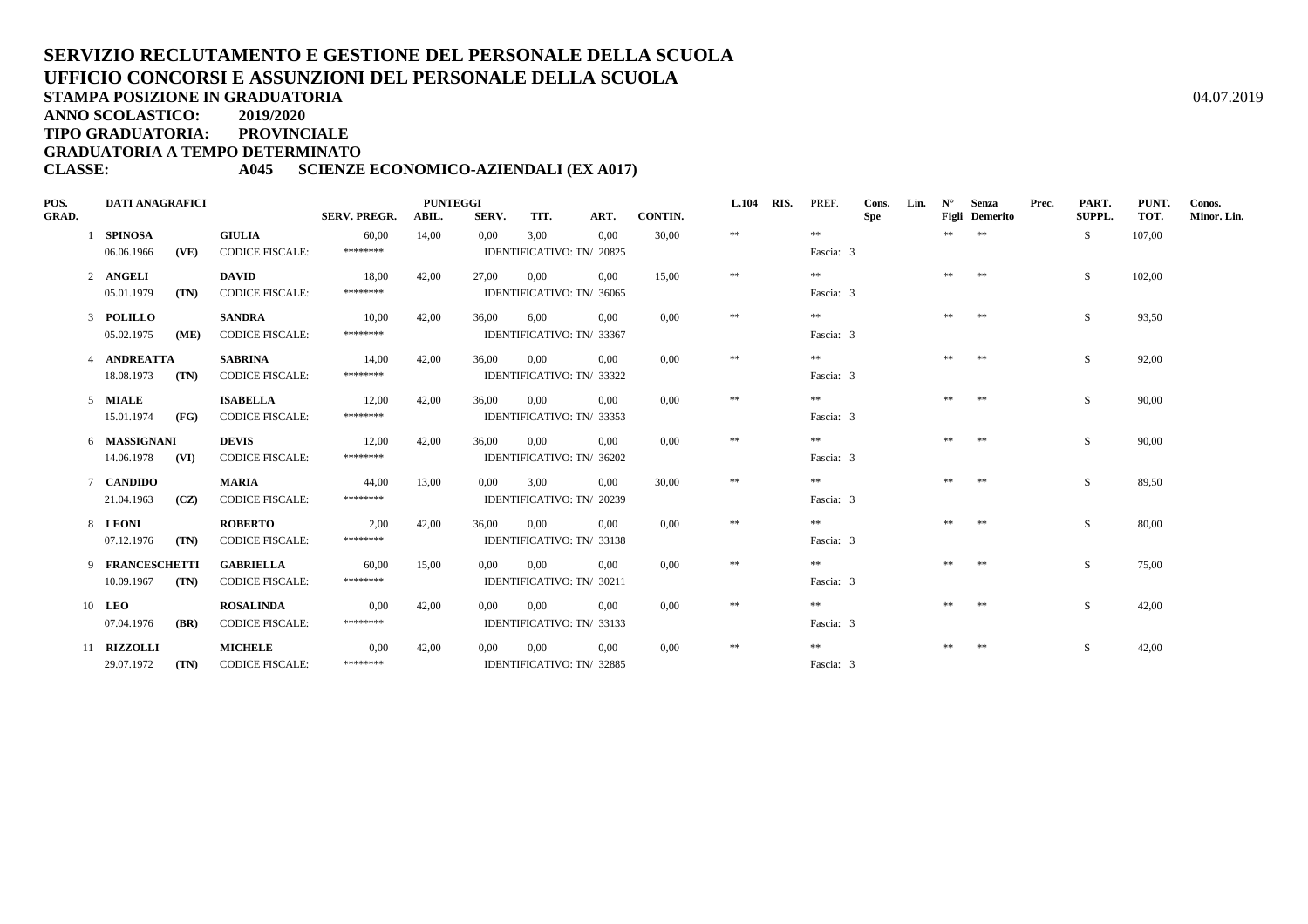**ANNO SCOLASTICO:2019/2020**

**TIPO GRADUATORIA: PROVINCIALE**

**GRADUATORIA A TEMPO DETERMINATO**

## **CLASSE: A046 SCIENZE GIURIDICO-ECONOMICHE (EX A019)**

| POS.         | <b>DATI ANAGRAFICI</b> |             |                        |                     | <b>PUNTEGGI</b> |             |                           |          |         | <b>L.104 RIS.</b> | PREF.     | Cons.      | Lin. | $N^{\circ}$ | Senza                 | Prec. | PART.  | PUNT.  | Conos.      |
|--------------|------------------------|-------------|------------------------|---------------------|-----------------|-------------|---------------------------|----------|---------|-------------------|-----------|------------|------|-------------|-----------------------|-------|--------|--------|-------------|
| <b>GRAD.</b> |                        |             |                        | <b>SERV. PREGR.</b> | ABIL.           | SERV.       | TIT.                      | ART.     | CONTIN. |                   |           | <b>Spe</b> |      |             | <b>Figli</b> Demerito |       | SUPPL. | TOT.   | Minor. Lin. |
|              | 1 SPINOSA              |             | <b>GIULIA</b>          | 144,00              | 15,00           | 36,00       | 3,00                      | 0.00     | 30,00   | $\ast\ast$        | $\pm\pm$  |            |      | **          | $\pm\pm$              |       | S.     | 228,00 |             |
|              | 06.06.1966             | (VE)        | <b>CODICE FISCALE:</b> | ********            |                 |             | IDENTIFICATIVO: TN/ 20825 |          |         |                   | Fascia: 3 |            |      |             |                       |       |        |        |             |
|              | 2 ACETO                |             | <b>ANTONIO</b>         | 150,00              | 12,00           | 36,00       | 0,00                      | 0.00     | 30.00   | $\ast\ast$        | **        |            |      | **          | **                    |       | S.     | 228,00 |             |
|              | 02.06.1963             | (CS)        | <b>CODICE FISCALE:</b> | ********            |                 |             | IDENTIFICATIVO: TN/ 21617 |          |         |                   | Fascia: 3 |            |      |             |                       |       |        |        |             |
|              | 3 VARNER               |             | <b>TIZIANA</b>         | 122,00              | 14,00           | 36,00       | 3,00                      | 0,00     | 30,00   | $\pm\pm$          | **        |            |      | **          | $\pm\pm$              |       | S      | 205,00 |             |
|              | 28.01.1963             | (TN)        | <b>CODICE FISCALE:</b> | ********            |                 |             | IDENTIFICATIVO: TN/ 21447 |          |         |                   | Fascia: 3 |            |      |             |                       |       |        |        |             |
|              | 4 MASCOLO              |             | <b>MAURA</b>           | 90,00               | 41,00           | 36,00       | 6,00                      | 0,00     | 30,00   | $\ast\ast$        | $\pm\pm$  |            |      | **          | $\pm\pm$              |       | S      | 203,00 |             |
|              | 22.09.1971             | <b>(BS)</b> | <b>CODICE FISCALE:</b> | ********            |                 |             | IDENTIFICATIVO: TN/ 22546 |          |         |                   | Fascia: 3 |            |      |             |                       |       |        |        |             |
|              | 5 CANDIDO              |             | <b>MARIA</b>           | 117,00              | 10,00           | 36,00       | 3,00                      | $0.00\,$ | 30,00   | $\ast\ast$        | $\pm\pm$  |            |      | $\pm\pm$    | $**$                  |       | S      | 195,50 |             |
|              | 21.04.1963             | (CZ)        | <b>CODICE FISCALE:</b> | ********            |                 |             | IDENTIFICATIVO: TN/ 20239 |          |         |                   | Fascia: 3 |            |      |             |                       |       |        |        |             |
|              | 6 CHIRAFISI            |             | <b>GIOVANNA</b>        | 104,00              | 13,00           | 36,00       | 3,00                      | 0,00     | 15,00   | $\ast\ast$        | $\pm\pm$  |            |      | **          | $**$                  |       | S      | 171,00 |             |
|              | 03.07.1968             | (EE)        | <b>CODICE FISCALE:</b> | ********            |                 |             | IDENTIFICATIVO: TN/ 30266 |          |         |                   | Fascia: 3 |            |      |             |                       |       |        |        |             |
|              | 7 MICHELAZZI           |             | <b>RAFFAELLA</b>       | 76,00               | 12,00           | 48,00       | 3,00                      | 0,00     | 30,00   | $\ast\ast$        | $\gg \gg$ |            |      | $\pm\pm$    | $\pm\pm$              |       | S      | 169,00 |             |
|              | 20.08.1961 (TN)        |             | <b>CODICE FISCALE:</b> | ********            |                 |             | IDENTIFICATIVO: TN/ 1095  |          |         |                   | Fascia: 3 |            |      |             |                       |       |        |        |             |
|              | 8 MACHEDA              |             | <b>SEBASTIANO</b>      | 95,00               | 13,00           | 36,00       | $0.00\,$                  | 0.00     | 15,00   | $\ast$            | $\pm\pm$  |            |      | **          | $\pm\pm$              |       | S      | 159,00 |             |
|              | 13.07.1965             | (RC)        | <b>CODICE FISCALE:</b> | ********            |                 |             | IDENTIFICATIVO: TN/ 20480 |          |         |                   | Fascia: 3 |            |      |             |                       |       |        |        |             |
|              | 9 SOVILLA              |             | <b>BRUNO</b>           | 96,00               | 17,00           | 24,00 15,00 |                           | 0.00     | 0.00    | $\ast\ast$        | $\pm\pm$  |            |      | **          | $**$                  |       | S      | 152,00 |             |
|              | 11.05.1964             | (BL)        | <b>CODICE FISCALE:</b> | ********            |                 |             | IDENTIFICATIVO: TN/ 32827 |          |         |                   | Fascia: 3 |            |      |             |                       |       |        |        |             |
|              | 10 RAVANELLI           |             | <b>ROBERTA</b>         | 0.00                | 18,00           | 90,00       | 0,00                      | 0.00     | 30.00   | $\ast$            | **        |            |      | **          | $\ast\ast$            |       | S      | 138,00 |             |
|              | 07.12.1975             | (TN)        | <b>CODICE FISCALE:</b> | ********            |                 |             | IDENTIFICATIVO: TN/ 33323 |          |         |                   | Fascia: 3 |            |      |             |                       |       |        |        |             |
|              | 11 MIETTO              |             | <b>ELISABETTA</b>      | 66,00               | 18,00           | 36,00       | 0,00                      | 0,00     | 15,00   | $\ast\ast$        | $\pm\pm$  |            |      | **          | $\pm\pm$              |       | S      | 135,00 |             |
|              | 10.05.1963             | (TN)        | <b>CODICE FISCALE:</b> | ********            |                 |             | IDENTIFICATIVO: TN/ 33095 |          |         |                   | Fascia: 3 |            |      |             |                       |       |        |        |             |
|              | 12 BOLNER              |             | <b>ANDREA</b>          | 81,00               | 15,00           | $0.00\,$    | 0,00                      | 0.00     | 30.00   | $\pm\pm$          | $* *$     |            |      | $\pm\pm$    | $\pm\pm$              |       | S.     | 126,00 |             |
|              | 01.04.1967             | (TN)        | <b>CODICE FISCALE:</b> | ********            |                 |             | IDENTIFICATIVO: TN/ 20116 |          |         |                   | Fascia: 3 |            |      |             |                       |       |        |        |             |
|              | 13 MARCHESINI          |             | <b>MATTEO</b>          | 24,00               | 40,00           | 36,00       | $0.00\,$                  | 0,00     | 15,00   | $\ast\ast$        | **        |            |      | **          | $\pm\pm$              |       | S      | 115,00 |             |
|              | 24.05.1978 (TN)        |             | <b>CODICE FISCALE:</b> | ********            |                 |             | IDENTIFICATIVO: TN/ 33194 |          |         |                   | Fascia: 3 |            |      |             |                       |       |        |        |             |
|              | 14 LARICCHIUTA         |             | MARIAGRAZIA            | 24,00               | 14,00           | 36,00       | 3,00                      | 0,00     | 15,00   | $\ast\ast$        | $\pm\pm$  |            |      | $\pm\pm$    | $\pm\pm$              |       | S.     | 92,00  |             |
|              | 03.09.1968             | (BA)        | <b>CODICE FISCALE:</b> | ********            |                 |             | IDENTIFICATIVO: TN/ 24954 |          |         |                   | Fascia: 3 |            |      |             |                       |       |        |        |             |
|              | 15 VIOLANTE            |             | <b>SERGIO</b>          | 0,00                | 42,00           | 42,00       | $0.00\,$                  | 0,00     | 0,00    | $\ast\ast$        | $\pm\pm$  |            |      | **          | $\pm\pm$              |       | S      | 84,00  |             |
|              | 19.04.1977             | (NA)        | <b>CODICE FISCALE:</b> | ********            |                 |             | IDENTIFICATIVO: TN/ 33295 |          |         |                   | Fascia: 3 |            |      |             |                       |       |        |        |             |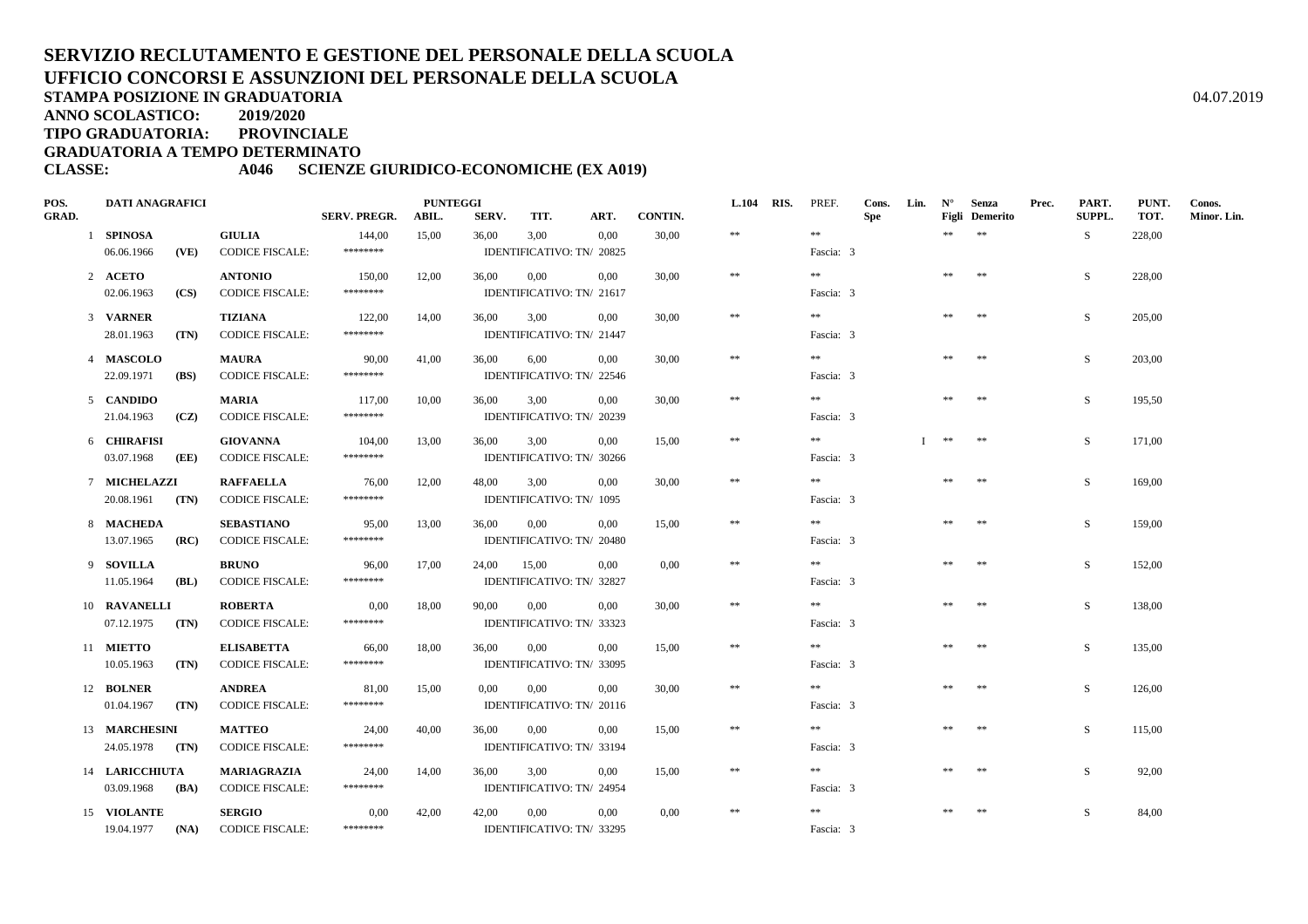**ANNO SCOLASTICO:2019/2020**

**TIPO GRADUATORIA: PROVINCIALE**

**GRADUATORIA A TEMPO DETERMINATO**

## **CLASSE: A046 SCIENZE GIURIDICO-ECONOMICHE (EX A019)**

| POS.         | <b>DATI ANAGRAFICI</b> |                        |                     | <b>PUNTEGGI</b> |              |          |                           |         | <b>L.104 RIS.</b> | PREF.     | Cons.      | Lin. | $N^{\circ}$ | Senza                 | Prec. | PART.  | PUNT. | Conos.      |
|--------------|------------------------|------------------------|---------------------|-----------------|--------------|----------|---------------------------|---------|-------------------|-----------|------------|------|-------------|-----------------------|-------|--------|-------|-------------|
| <b>GRAD.</b> |                        |                        | <b>SERV. PREGR.</b> | ABIL.           | SERV.        | TIT.     | ART.                      | CONTIN. |                   |           | <b>Spe</b> |      |             | <b>Figli</b> Demerito |       | SUPPL. | TOT.  | Minor. Lin. |
|              | 16 POLLA               | <b>MARZIA</b>          | 0.00                | 42,00           | 36,00        | $0.00\,$ | 0.00                      | 0,00    | $\ast\ast$        | $\pm\pm$  |            |      | **          | $\pm\pm$              |       | S.     | 78,00 |             |
|              | 26.05.1973<br>(TN)     | <b>CODICE FISCALE:</b> | ********            |                 |              |          | IDENTIFICATIVO: TN/ 36188 |         |                   | Fascia: 3 |            |      |             |                       |       |        |       |             |
|              | 17 <b>MARINI</b>       | <b>MICHELE</b>         | 0,00                | 42,00           | 36,00        | $0.00\,$ | 0.00                      | 0.00    | $\pm\pm$          | **        |            |      | **          | **                    |       | S.     | 78,00 |             |
|              | 16.08.1974<br>(BS)     | <b>CODICE FISCALE:</b> | ********            |                 |              |          | IDENTIFICATIVO: TN/ 36152 |         |                   | Fascia: 3 |            |      |             |                       |       |        |       |             |
|              | 18 POLIZZI             | <b>MICHELE</b>         | 0,00                | 42,00           | 30,00        | 0,00     | 0.00                      | 0.00    | $\pm\pm$          | **        |            |      | **          | $\pm\pm$              |       | S      | 72,00 |             |
|              | 05.12.1979<br>(TN)     | <b>CODICE FISCALE:</b> | ********            |                 |              |          | IDENTIFICATIVO: TN/ 33232 |         |                   | Fascia: 3 |            |      |             |                       |       |        |       |             |
|              | 19 PROCACCIO           | <b>ROSEMMA</b>         | 32,00               | 13,00           | 26,00        | 0,00     | 0,00                      | 0.00    | $\ast\ast$        | $\gg \gg$ |            |      | **          | $* *$                 |       | S      | 71,00 |             |
|              | 28.06.1969<br>(BA)     | <b>CODICE FISCALE:</b> | ********            |                 |              |          | IDENTIFICATIVO: TN/ 25001 |         |                   | Fascia: 3 |            |      |             |                       |       |        |       |             |
|              | 20 NEQUIRITO           | <b>ANTONELLA</b>       | 12,00               | 10,00           | 18,00        | $0.00\,$ | 0.00                      | 30,00   | $\ast\ast$        | $\pm\pm$  |            |      | $\pm\pm$    | $**$                  |       | S      | 70,00 |             |
|              | 07.11.1962<br>(TN)     | <b>CODICE FISCALE:</b> | ********            |                 |              |          | IDENTIFICATIVO: TN/ 22620 |         |                   | Fascia: 3 |            |      |             |                       |       |        |       |             |
|              | 21 D'AMARO             | <b>SANTOLO</b>         | 0,00                | 41,00           | 24,00        | 0,00     | 0,00                      | 0,00    | $\pm\pm$          | **        |            |      | **          | $\pm\pm$              |       | S      | 65,00 |             |
|              | 03.03.1964<br>(SA)     | <b>CODICE FISCALE:</b> | ********            |                 |              |          | IDENTIFICATIVO: TN/ 36106 |         |                   | Fascia: 3 |            |      |             |                       |       |        |       |             |
|              | 22 DELL'ANNA           | <b>SANTINA</b>         | 29,00               | 15,00           | 18,00        | 0,00     | 0,00                      | 0,00    | $\ast\ast$        | $\gg \gg$ |            |      | $\pm\pm$    | $\pm\pm$              |       | S      | 62,00 |             |
|              | 24.06.1968<br>(NA)     | <b>CODICE FISCALE:</b> | ********            |                 |              |          | IDENTIFICATIVO: TN/ 30215 |         |                   | Fascia: 3 |            |      |             |                       |       |        |       |             |
|              | 23 SALERNO             | <b>MARCELLO</b>        | 0.00                | 42,00           | $0,00$ 12,00 |          | 0.00                      | 0.00    | $\ast$            | $* *$     |            |      | **          | $\pm\pm$              |       | S      | 54,00 |             |
|              | 11.06.1975<br>(CH)     | <b>CODICE FISCALE:</b> | ********            |                 |              |          | IDENTIFICATIVO: TN/ 36165 |         |                   | Fascia: 3 |            |      |             |                       |       |        |       |             |
|              | 24 SANTONI             | <b>GIORGIA</b>         | 0.00                | 14,00           | $0.00\,$     | 6.00     | 0.00                      | 30.00   | $\ast\ast$        | $* *$     |            |      | **          | $**$                  |       | S      | 50.00 |             |
|              | 02.03.1967<br>(TN)     | <b>CODICE FISCALE:</b> | ********            |                 |              |          | IDENTIFICATIVO: TN/ 20948 |         |                   | Fascia: 3 |            |      |             |                       |       |        |       |             |
|              | 25 PAISSAN             | <b>DANIELA</b>         | 0.00                | 13,00           | 6,00         | 0,00     | 0.00                      | 30.00   | $\ast$            | $* *$     |            |      | **          | $\ast\ast$            |       | S.     | 49,00 |             |
|              | 01.10.1969<br>(TN)     | <b>CODICE FISCALE:</b> | ********            |                 |              |          | IDENTIFICATIVO: TN/ 21177 |         |                   | Fascia: 3 |            |      |             |                       |       |        |       |             |
|              | 26 SOMAINI             | <b>MICHELE</b>         | 0,00                | 41,00           | $0.00\,$     | 0,00     | 0.00                      | 0.00    | $\ast\ast$        | $\pm\pm$  |            |      | **          | $\pm\pm$              |       | S.     | 41,00 |             |
|              | 23.06.1971<br>(TN)     | <b>CODICE FISCALE:</b> | ********            |                 |              |          | IDENTIFICATIVO: TN/ 36146 |         |                   | Fascia: 3 |            |      |             |                       |       |        |       |             |
|              | 27 D'AVOLIO            | <b>ANTONIETTA FILO</b> | 24,00               | 14,00           | 1,50         | 0,00     | 0.00                      | 0,00    | $\pm\pm$          | $* *$     |            |      | $\pm\pm$    | $\pm\pm$              |       | S.     | 39,50 |             |
|              | 04.01.1967<br>(FG)     | <b>CODICE FISCALE:</b> | ********            |                 |              |          | IDENTIFICATIVO: TN/ 22670 |         |                   | Fascia: 3 |            |      |             |                       |       |        |       |             |
|              | 28 CORADELLO           | <b>ANTONIO</b>         | 18,00               | 16,00           | 0.00         | $0.00\,$ | 0,00                      | 0,00    | $\ast\ast$        | **        |            |      | **          | $\pm\pm$              |       | S      | 34,00 |             |
|              | 24.01.1962 (TN)        | <b>CODICE FISCALE:</b> | ********            |                 |              |          | IDENTIFICATIVO: TN/ 32877 |         |                   | Fascia: 3 |            |      |             |                       |       |        |       |             |
|              | 29 CALABRESE           | <b>MARIA CRISTINA</b>  | 14,00               | 12,00           | $0.00\,$     | 0,00     | 0,00                      | 0.00    | $\ast\ast$        | $\pm\pm$  |            |      | $\pm\pm$    | $\pm\pm$              |       | S.     | 26,00 |             |
|              | 16.09.1958<br>(FR)     | <b>CODICE FISCALE:</b> | ********            |                 |              |          | IDENTIFICATIVO: TN/ 32951 |         |                   | Fascia: 3 |            |      |             |                       |       |        |       |             |
|              | 30 RUBINO              | <b>IRENE</b>           | 2,00                | 16,00           | $0.00\,$     | $0.00\,$ | 0.00                      | 0.00    | $\pm\pm$          | $\pm\pm$  |            |      | $\pm\pm$    | $\pm\pm$              |       | S      | 18,00 |             |
|              | 02.02.1966<br>(VV)     | <b>CODICE FISCALE:</b> | ********            |                 |              |          | IDENTIFICATIVO: TN/ 26000 |         |                   | Fascia: 3 |            |      |             |                       |       |        |       |             |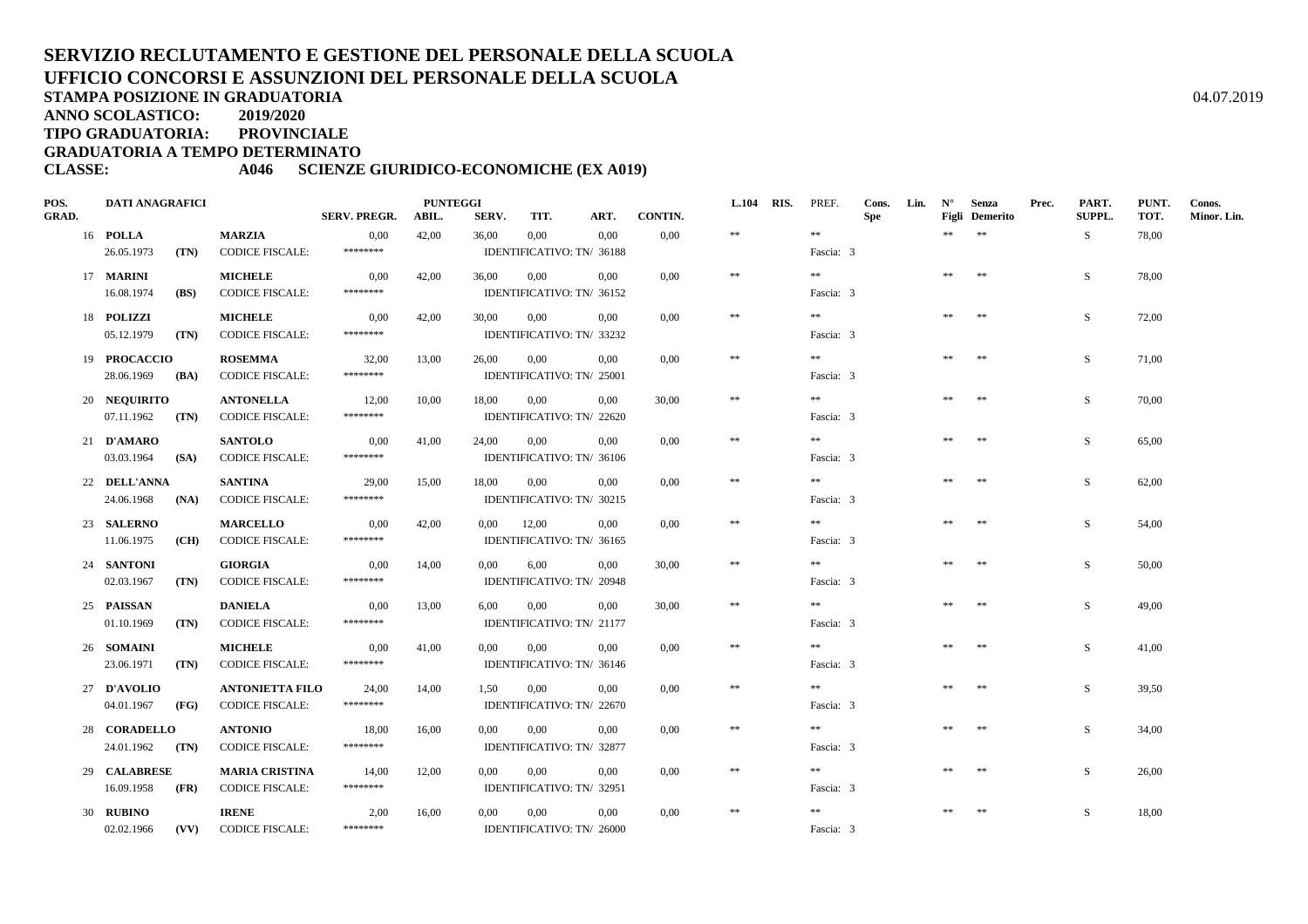**ANNO SCOLASTICO:2019/2020**

**TIPO GRADUATORIA: PROVINCIALE**

**GRADUATORIA A TEMPO DETERMINATO**

## **CLASSE: A046 SCIENZE GIURIDICO-ECONOMICHE (EX A019)**

| POS.         | <b>DATI ANAGRAFICI</b> |      |                        | <b>PUNTEGGI</b>     |       |       |                           |      |                |          | RIS. | PREF.     | Cons.      | Lin. | $N^{\circ}$ | Senza          | Prec. | PART.  | PUNT. | Conos.      |
|--------------|------------------------|------|------------------------|---------------------|-------|-------|---------------------------|------|----------------|----------|------|-----------|------------|------|-------------|----------------|-------|--------|-------|-------------|
| <b>GRAD.</b> |                        |      |                        | <b>SERV. PREGR.</b> | ABIL. | SERV. | TIT.                      | ART. | <b>CONTIN.</b> |          |      |           | <b>Spe</b> |      |             | Figli Demerito |       | SUPPL. | TOT.  | Minor. Lin. |
|              | 31 ROVRI               |      | <b>ANTONELLA</b>       | 0,00                | 17,00 | 0.00  | 0.00                      | 0.00 | 0.00           | $\pm\pm$ |      | **        |            |      | **          | **             |       | S.     | 17,00 |             |
|              | 05.11.1969             | (TN) | <b>CODICE FISCALE:</b> | ********            |       |       | IDENTIFICATIVO: TN/ 22396 |      |                |          |      | Fascia: 3 |            |      |             |                |       |        |       |             |
|              | 32 GUZZO               |      | <b>ANGELA</b>          | 0.00                | 15,00 | 0,00  | 0.00                      | 0.00 | 0.00           | **       |      | **        |            |      | **          | **             |       | S.     | 15,00 |             |
|              | 18.06.1969             | (CS) | <b>CODICE FISCALE:</b> | ********            |       |       | IDENTIFICATIVO: TN/ 33336 |      |                |          |      | Fascia: 3 |            |      |             |                |       |        |       |             |
|              | 33 <b>RITO</b>         |      | <b>ROSARIO MAURIZI</b> | 2,00                | 13,00 | 0,00  | 0.00                      | 0.00 | 0.00           | **       |      | $**$      |            |      | **          | **             |       | S.     | 15,00 |             |
|              | 09.08.1969             | (KR) | <b>CODICE FISCALE:</b> | ********            |       |       | IDENTIFICATIVO: TN/ 36184 |      |                |          |      | Fascia: 3 |            |      |             |                |       |        |       |             |
|              | 34 GIORDANO            |      | <b>MARIA</b>           | 0.00                | 14,00 | 0.00  | 0.00                      | 0.00 | 0.00           | **       |      | **        |            |      | **          | **             |       | S.     | 14,00 |             |
|              | 12.09.1972             | (FG) | <b>CODICE FISCALE:</b> | ********            |       |       | IDENTIFICATIVO: TN/ 32783 |      |                |          |      | Fascia: 3 |            |      |             |                |       |        |       |             |
|              | 35 DI SALVO            |      | <b>CARMELO</b>         | 0.00                | 14,00 | 0.00  | 0.00                      | 0.00 | 0.00           | **       |      | **        |            |      | **          | **             |       | S.     | 14,00 |             |
|              | 11.02.1967             | (PA) | <b>CODICE FISCALE:</b> | ********            |       |       | IDENTIFICATIVO: TN/ 24905 |      |                |          |      | Fascia: 3 |            |      |             |                |       |        |       |             |
|              | 36 BRESSANINI          |      | <b>IVO</b>             | 2.00                | 11,00 | 0,00  | 0.00                      | 0.00 | 0.00           | **       |      | **        |            |      | **          | **             |       | S      | 13,00 |             |
|              | 22.05.1964             | (TN) | <b>CODICE FISCALE:</b> | ********            |       |       | IDENTIFICATIVO: TN/ 30230 |      |                |          |      | Fascia: 3 |            |      |             |                |       |        |       |             |
|              | 37 MAZZONE             |      | <b>LUIGI</b>           | 0.00                | 13,00 | 0,00  | 0.00                      | 0.00 | 0.00           | **       |      | **        |            |      | **          | **             |       | S      | 13,00 |             |
|              | 25.04.1969             | (BN) | <b>CODICE FISCALE:</b> | ********            |       |       | IDENTIFICATIVO: TN/ 33209 |      |                |          |      | Fascia: 3 |            |      |             |                |       |        |       |             |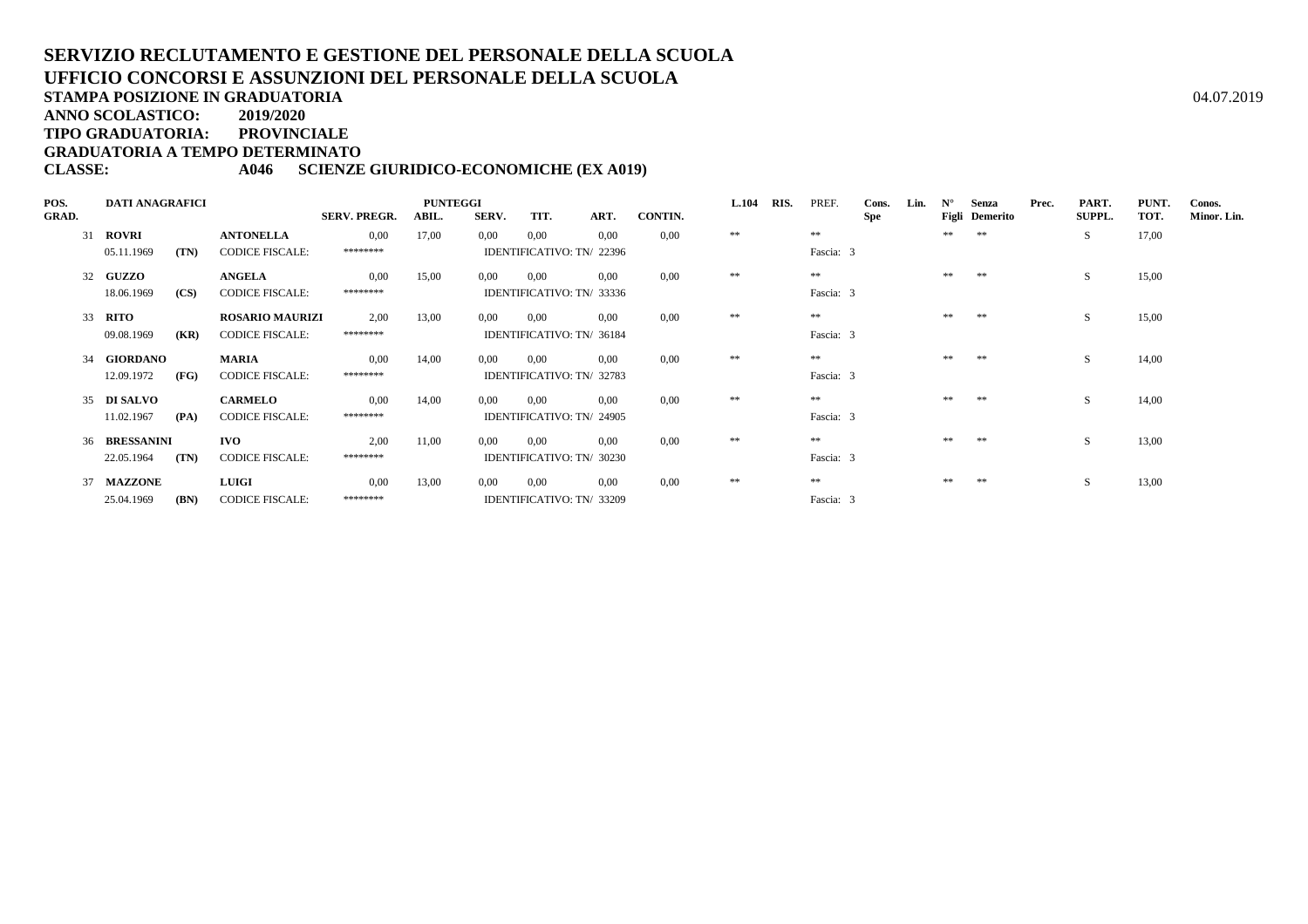# **SERVIZIO RECLUTAMENTO E GESTIONE DEL PERSONALE DELLA SCUOLAUFFICIO CONCORSI E ASSUNZIONI DEL PERSONALE DELLA SCUOLA**A  $04.07.2019$

**STAMPA POSIZIONE IN GRADUATORIA**

**ANNO SCOLASTICO:2019/2020**

**TIPO GRADUATORIA: PROVINCIALE**

**GRADUATORIA A TEMPO DETERMINATO**

### **CLASSE: A051 SCIENZE, TECNOLOGIE E TECNICHE AGRARIE (EX A058)**

| POS.         | <b>DATI ANAGRAFICI</b>    |                        |                     |       | <b>L.104</b> | RIS.                      | PREF. | Cons.   | Lin.     | $N^{\circ}$ | Senza      | Prec.      | PART. | PUNT. | Conos.         |  |               |        |             |
|--------------|---------------------------|------------------------|---------------------|-------|--------------|---------------------------|-------|---------|----------|-------------|------------|------------|-------|-------|----------------|--|---------------|--------|-------------|
| <b>GRAD.</b> |                           |                        | <b>SERV. PREGR.</b> | ABIL. | SERV.        | TIT.                      | ART.  | CONTIN. |          |             |            | <b>Spe</b> |       |       | Figli Demerito |  | <b>SUPPL.</b> | TOT.   | Minor. Lin. |
|              | <b>BRUN</b>               | <b>FLAVIA</b>          | 108,00              | 15,00 | 0,00         | 0,00                      | 0.00  | 30,00   | $\pm\pm$ |             | **         |            |       | **    | **             |  | S.            | 153,00 |             |
|              | (TN)<br>19.04.1968        | <b>CODICE FISCALE:</b> | ********            |       |              | IDENTIFICATIVO: TN/ 20032 |       |         |          |             | Fascia: 3  |            |       |       |                |  |               |        |             |
|              | 2 MASTROIANNI RUSS PIETRO |                        | 78,00               | 13,00 | 0.00         | 3.00                      | 0.00  | 15,00   | **       |             | **         |            |       | **    | **             |  | S.            | 109,00 |             |
|              | 25.11.1962<br>(CZ)        | <b>CODICE FISCALE:</b> | ********            |       |              | IDENTIFICATIVO: TN/ 20597 |       |         |          |             | Fascia: 3  |            |       |       |                |  |               |        |             |
|              | 3 COLTRI                  | <b>PAOLO</b>           | 18,00               | 42,00 | 0,00         | 3,00                      | 0.00  | 15,00   | **       |             | $\ast\ast$ |            |       | **    | **             |  | S.            | 78,00  |             |
|              | 18.02.1974<br>(RO)        | <b>CODICE FISCALE:</b> | ********            |       |              | IDENTIFICATIVO: TN/ 30351 |       |         |          |             | Fascia: 3  |            |       |       |                |  |               |        |             |
|              | 4 ZANDONAI                | <b>SARA</b>            | 18,00               | 40,00 | 0,00         | 0.00                      | 0.00  | 0.00    | **       |             | $\ast\ast$ |            |       | **    | **             |  | S             | 58,00  |             |
|              | 03.03.1980<br>(TN)        | <b>CODICE FISCALE:</b> | ********            |       |              | IDENTIFICATIVO: TN/ 32868 |       |         |          |             | Fascia: 3  |            |       |       |                |  |               |        |             |
|              | 5 EMER                    | <b>DAMIANO</b>         | 9.00                | 40,00 | 0.00         | 0.00                      | 0.00  | 0.00    | **       |             | **         |            |       | **    | **             |  | S             | 49,00  |             |
|              | 22.07.1979<br>(TN)        | <b>CODICE FISCALE:</b> | ********            |       |              | IDENTIFICATIVO: TN/ 32962 |       |         |          |             | Fascia: 3  |            |       |       |                |  |               |        |             |
|              | 6 BORDIN                  | <b>CRISTINA</b>        | 0.00                | 14,00 | 0.00         | 3.00                      | 0.00  | 30,00   | **       |             | **         |            |       | **    | **             |  | S             | 47,00  |             |
|              | (VC)<br>23.05.1963        | <b>CODICE FISCALE:</b> | ********            |       |              | IDENTIFICATIVO: TN/ 36077 |       |         |          |             | Fascia: 3  |            |       |       |                |  |               |        |             |
|              | 7 BERNABEI                | <b>GIOVANNINO</b>      | 6.00                | 14,00 | 0,00         | 0.00                      | 0.00  | 0.00    | **       |             | **         |            |       |       | **             |  | S             | 20,00  |             |
|              | 20.09.1954<br>(AQ)        | <b>CODICE FISCALE:</b> | ********            |       |              | IDENTIFICATIVO: TN/ 32890 |       |         |          |             | Fascia: 3  |            |       |       |                |  |               |        |             |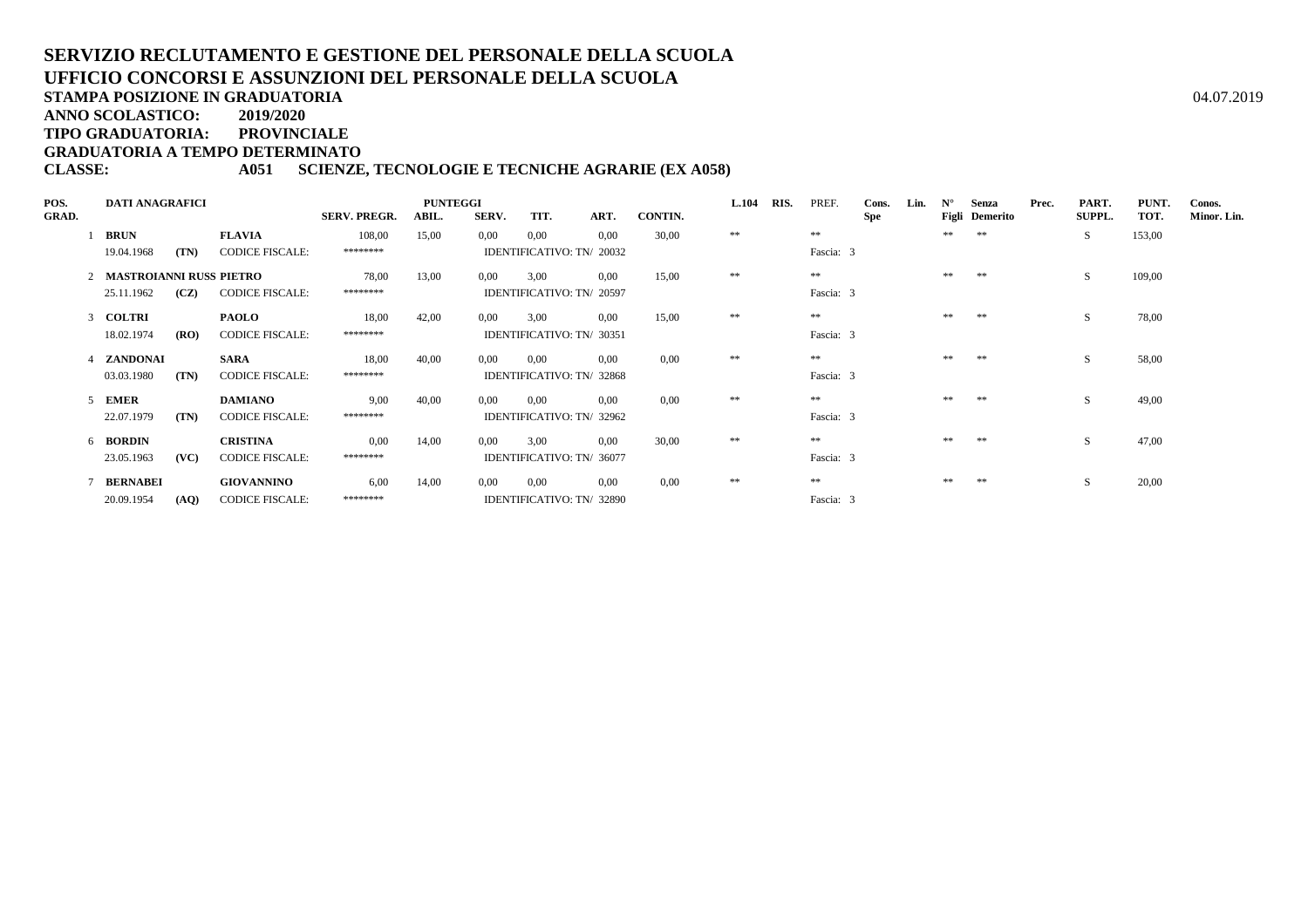**ANNO SCOLASTICO:2019/2020**

**TIPO GRADUATORIA: PROVINCIALE**

**GRADUATORIA A TEMPO DETERMINATO**

### **CLASSE: A054 STORIA DELL'ARTE (EX A061)**

| POS.         | <b>DATI ANAGRAFICI</b> |      |                        | <b>PUNTEGGI</b>     |       |       |                           |      |         |          | RIS. | PREF.      | Cons.      | Lin. | $N^{\circ}$ | Senza          | Prec. | PART.         | PUNT.  | Conos.      |
|--------------|------------------------|------|------------------------|---------------------|-------|-------|---------------------------|------|---------|----------|------|------------|------------|------|-------------|----------------|-------|---------------|--------|-------------|
| <b>GRAD.</b> |                        |      |                        | <b>SERV. PREGR.</b> | ABIL. | SERV. | TIT.                      | ART. | CONTIN. |          |      |            | <b>Spe</b> |      |             | Figli Demerito |       | <b>SUPPL.</b> | TOT.   | Minor. Lin. |
|              | 1 NEGRI                |      | <b>MANUELA</b>         | 18,00               | 42,00 | 36,00 | 3,00                      | 0.00 | 15,00   | $\pm\pm$ |      | **         |            |      | **          | **             |       | S.            | 114,00 |             |
|              | 17.09.1979             | (TN) | <b>CODICE FISCALE:</b> | ********            |       |       | IDENTIFICATIVO: TN/ 33195 |      |         |          |      | Fascia: 3  |            |      |             |                |       |               |        |             |
|              | 2 PIROTTA              |      | <b>ARIANNA</b>         | 0.00                | 42,00 | 48,00 | 0.00                      | 0.00 | 0.00    | **       |      | **         |            |      | **          | **             |       | S.            | 90,00  |             |
|              | 14.10.1981             | (TN) | <b>CODICE FISCALE:</b> | ********            |       |       | IDENTIFICATIVO: TN/ 32809 |      |         |          |      | Fascia: 3  |            |      |             |                |       |               |        |             |
|              | 3 MAMELI               |      | <b>MAURIZIO</b>        | 9,00                | 41,00 | 36,00 | 3,00                      | 0.00 | 0,00    | $\pm\pm$ |      | $**$       |            |      | **          | **             |       | S             | 89,00  |             |
|              | 28.12.1976             | (EE) | <b>CODICE FISCALE:</b> | ********            |       |       | IDENTIFICATIVO: TN/ 33111 |      |         |          |      | Fascia: 3  |            |      |             |                |       |               |        |             |
|              | 4 PENNESI              |      | <b>STEFANIA</b>        | 18,00               | 16,00 | 30,00 | 0,00                      | 0.00 | 15,00   | **       |      | $\ast\ast$ |            |      | **          | **             |       | S             | 79,00  |             |
|              | 25.02.1971             | (PE) | <b>CODICE FISCALE:</b> | ********            |       |       | IDENTIFICATIVO: TN/ 33387 |      |         |          |      | Fascia: 3  |            |      |             |                |       |               |        |             |
|              | 5 PISANO               |      | <b>MARIA</b>           | 0.00                | 42,00 | 20,00 | 0.00                      | 0.00 | 0.00    | **       |      | **         |            |      | **          | **             |       | S             | 62,00  |             |
|              | 31.05.1978             | (NA) | <b>CODICE FISCALE:</b> | ********            |       |       | IDENTIFICATIVO: TN/ 33388 |      |         |          |      | Fascia: 3  |            |      |             |                |       |               |        |             |
|              | 6 CARDONE              |      | <b>ANDREA</b>          | 15,00               | 34,00 | 0.00  | 12,00                     | 0.00 | 0.00    | **       |      | **         |            |      | **          | **             |       | S             | 61,00  |             |
|              | 30.04.1978             | (CE) | <b>CODICE FISCALE:</b> | ********            |       |       | IDENTIFICATIVO: TN/ 36221 |      |         |          |      | Fascia: 3  |            |      |             |                |       |               |        |             |
|              | 7 CATTOI               |      | <b>DOMIZIO</b>         | 0.00                | 17,00 | 0,00  | 0.00                      | 0.00 | 0.00    | **       |      | **         |            |      |             | **             |       | S             | 17,00  |             |
|              | 30.03.1971             | (TN) | <b>CODICE FISCALE:</b> | ********            |       |       | IDENTIFICATIVO: TN/22781  |      |         |          |      | Fascia: 3  |            |      |             |                |       |               |        |             |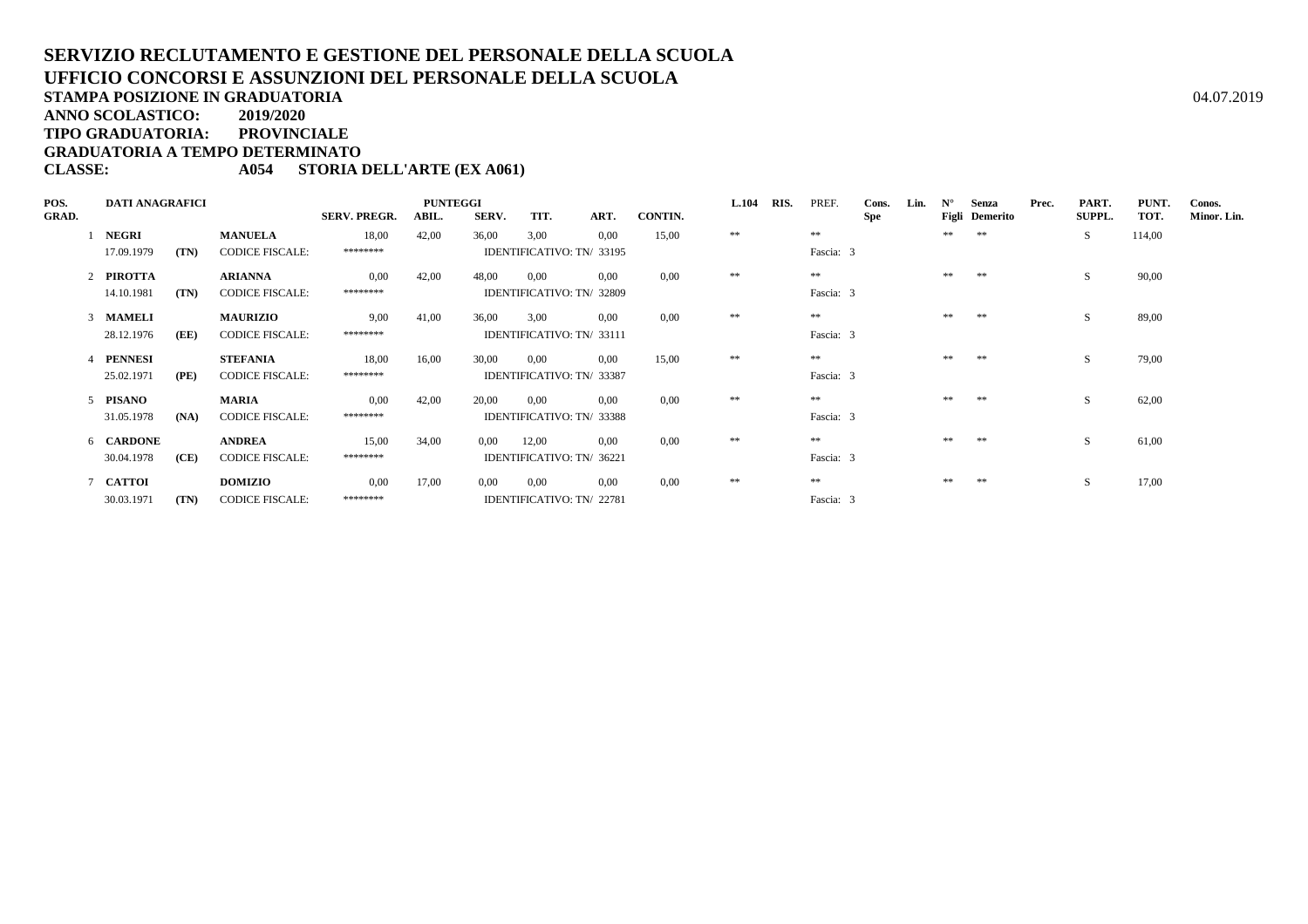#### **SERVIZIO RECLUTAMENTO E GESTIONE DEL PERSONALE DELLA SCUOLAUFFICIO CONCORSI E ASSUNZIONI DEL PERSONALE DELLA SCUOLASTAMPA POSIZIONE IN GRADUATORIA**A  $04.07.2019$ **ANNO SCOLASTICO: 2019/2020 TIPO GRADUATORIA: PROVINCIALEGRADUATORIA A TEMPO DETERMINATO**

## **CLASSE: A061 TECNOLOGIE E TECNICHE DELLE COMUNICAZIONI MULTIMEDIALI**

| POS.         | <b>DATI ANAGRAFICI</b> |      |                 |                    | <b>PUNTEGGI</b> |             |      |                           |         | 104   | RIS. | PREF    | Cons. | Lin. | Senza          | Prec. | PART.         | <b>PUNT</b> | Conos.      |
|--------------|------------------------|------|-----------------|--------------------|-----------------|-------------|------|---------------------------|---------|-------|------|---------|-------|------|----------------|-------|---------------|-------------|-------------|
| <b>GRAD.</b> |                        |      |                 | <b>SERV. PREGR</b> | ABIL.           | <b>SERV</b> | TIT. | ART.                      | CONTIN. |       |      |         | Spe   |      | Figli Demerito |       | <b>SUPPL.</b> | <b>TOT</b>  | Minor. Lin. |
|              | <b>MAMELI</b>          |      | <b>MAURIZIO</b> | 0.00               | 17,00           | 0,00        | 3,00 | 0,00                      | 0,00    | $* *$ |      |         |       |      |                |       |               | 20,00       |             |
|              | 28.12.1976             | (EE) | CODICE FISCALE: | ********           |                 |             |      | IDENTIFICATIVO: TN/ 33111 |         |       |      | Fascia: |       |      |                |       |               |             |             |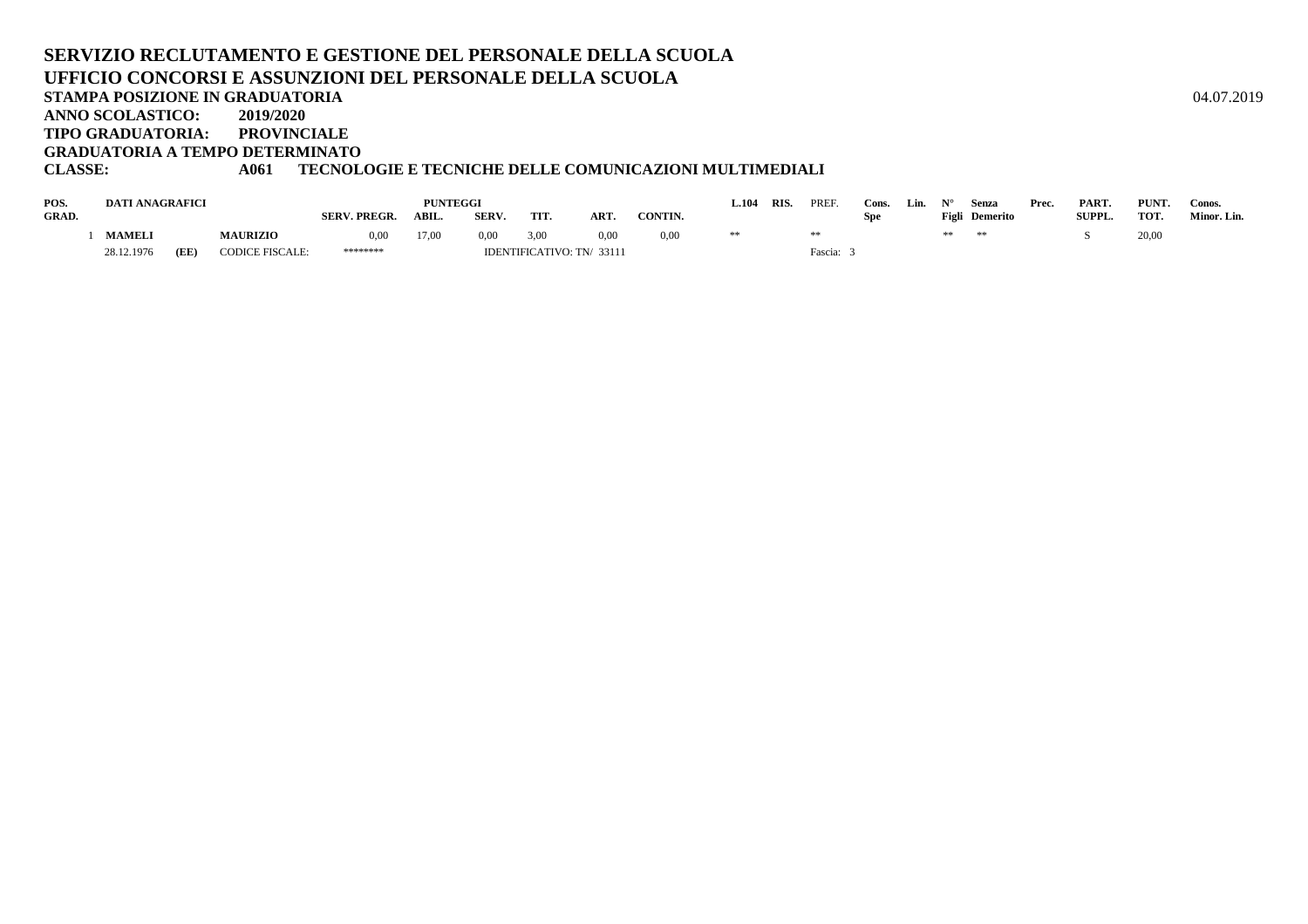**ANNO SCOLASTICO:2019/2020**

**TIPO GRADUATORIA: PROVINCIALE**

**GRADUATORIA A TEMPO DETERMINATO**

**CLASSE: A066 TRATTAMENTO TESTI, DATI ED APPLICAZIONI. INFORMATICA (EX A075, A076)**

| POS.         | <b>DATI ANAGRAFICI</b> |                        | <b>PUNTEGGI</b>     |       |       |                                |      |         |    | RIS. | <b>PREF</b> | Cons.      | Lin. | $N^{\circ}$ | Senza          | Prec. | PART.         | PUNT.  | Conos.      |
|--------------|------------------------|------------------------|---------------------|-------|-------|--------------------------------|------|---------|----|------|-------------|------------|------|-------------|----------------|-------|---------------|--------|-------------|
| <b>GRAD.</b> |                        |                        | <b>SERV. PREGR.</b> | ABIL. | SERV. | TIT.                           | ART. | CONTIN. |    |      |             | <b>Spe</b> |      |             | Figli Demerito |       | <b>SUPPL.</b> | TOT.   | Minor. Lin. |
|              | <b>FILIPPI</b>         | <b>GIANNA</b>          | 218,00              | 24,00 | 0,00  | 0,00                           | 0,00 | 30,00   | ** |      | $**$        |            |      | **          | **             |       |               | 272,00 |             |
|              | 27.08.1957<br>(TN)     | <b>CODICE FISCALE:</b> | ********            |       |       | <b>IDENTIFICATIVO: TN/ 998</b> |      |         |    |      | Fascia:     |            |      |             |                |       |               |        |             |
|              | 2 MICHELAZZI           | <b>RAFFAELLA</b>       | 146,00              | 27,00 | 0,00  | 6,00                           | 0.00 | 30,00   | ** |      | $**$        |            |      | **          | $\pm\pm$       |       |               | 209,00 |             |
|              | (TN)<br>20.08.1961     | <b>CODICE FISCALE:</b> | ********            |       |       | IDENTIFICATIVO: TN/ 1095       |      |         |    |      | Fascia:     |            |      |             |                |       |               |        |             |
|              | <b>RICCADONNA</b>      | <b>LUCA</b>            | 105,00              | 15,00 | 0.00  | 3,00                           | 0.00 | 30,00   | ** |      | $**$        |            |      | **          | **             |       |               | 153,00 |             |
|              | 31.10.1963<br>(TN)     | <b>CODICE FISCALE:</b> | ********            |       |       | IDENTIFICATIVO: TN/ 21636      |      |         |    |      | Fascia:     |            |      |             |                |       |               |        |             |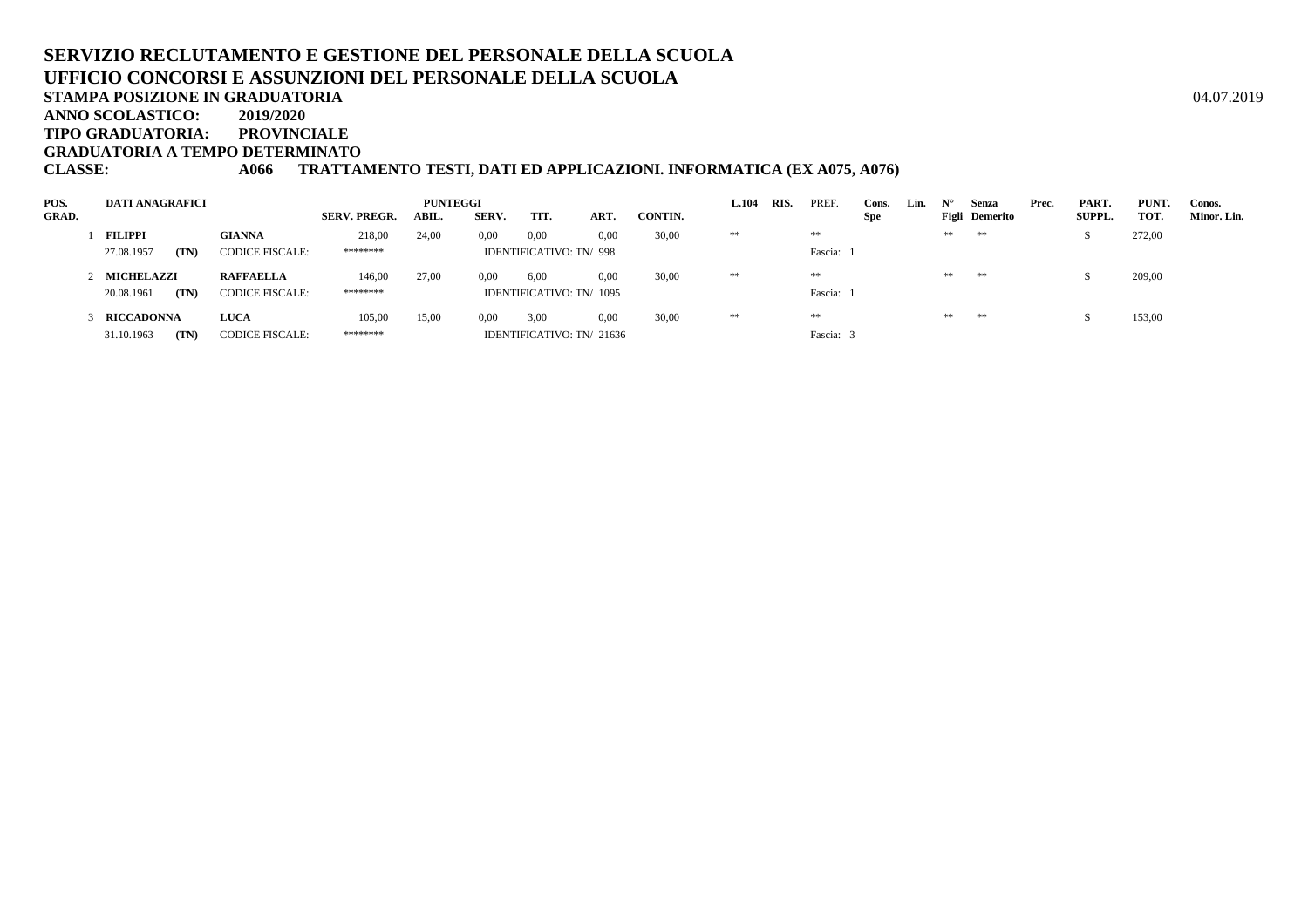**TIPO GRADUATORIA: PROVINCIALE**

**GRADUATORIA A TEMPO DETERMINATO**

### **CLASSE: AB24 LINGUE E CULTURE STRANIERE II GRADO (INGLESE) (EX A346)**

| POS.         | <b>DATI ANAGRAFICI</b> |      |                        |                     | <b>PUNTEGGI</b> |       |      |                           |         | 1.104 | <b>RIS</b> | PREF      | Cons.      | Lin. |    | Senza          | Prec. | PART.         | PUNT. | Conos.      |
|--------------|------------------------|------|------------------------|---------------------|-----------------|-------|------|---------------------------|---------|-------|------------|-----------|------------|------|----|----------------|-------|---------------|-------|-------------|
| <b>GRAD.</b> |                        |      |                        | <b>SERV. PREGR.</b> | ABIL.           | SERV. | TIT. | ART.                      | CONTIN. |       |            |           | <b>Spe</b> |      |    | Figli Demerito |       | <b>SUPPL.</b> | TOT.  | Minor. Lin. |
|              | <b>GHIZZI</b>          |      | <b>MARIA TERESA</b>    | 6,00                | 18,00           | 0.00  | 0,00 | 0.00                      | 0,00    | **    |            | **        |            |      | ** | **             |       |               | 24,00 |             |
|              | 20.08.1977             | (TN) | <b>CODICE FISCALE:</b> | ********            |                 |       |      | IDENTIFICATIVO: TN/ 26083 |         |       |            | Fascia: 3 |            |      |    |                |       |               |       |             |
|              | STABLUM                |      | <b>MARILENA</b>        | 0,00                | 18,00           | 0.00  | 0.00 | 0.00                      | 0.00    | **    |            | **        |            |      | ** | **             |       |               | 18,00 |             |
|              | 30.04.1976             | (TN) | <b>CODICE FISCALE:</b> | ********            |                 |       |      | IDENTIFICATIVO: TN/ 33266 |         |       |            | Fascia: 3 |            |      |    |                |       |               |       |             |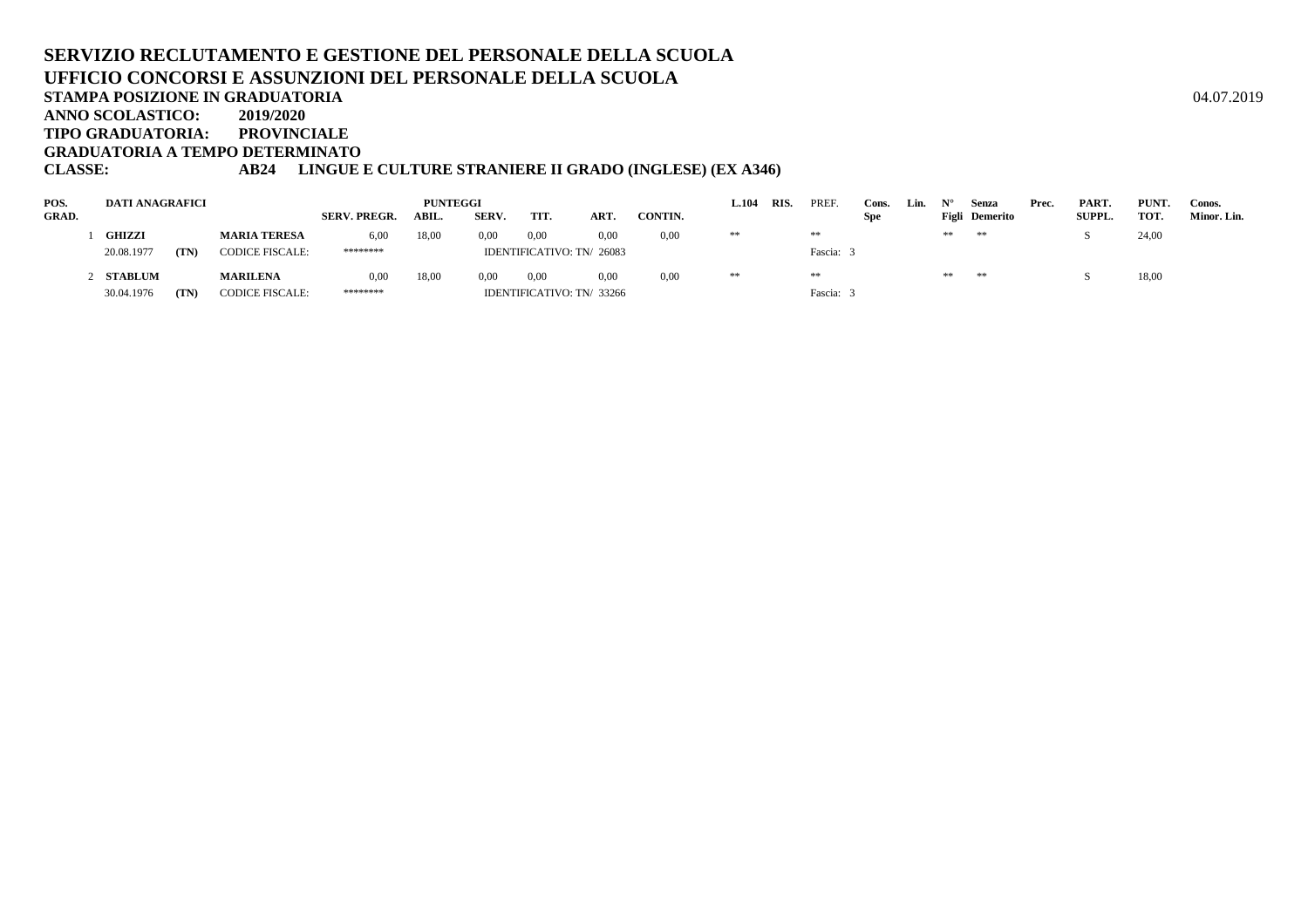#### **SERVIZIO RECLUTAMENTO E GESTIONE DEL PERSONALE DELLA SCUOLAUFFICIO CONCORSI E ASSUNZIONI DEL PERSONALE DELLA SCUOLASTAMPA POSIZIONE IN GRADUATORIA**A  $04.07.2019$ **ANNO SCOLASTICO: 2019/2020 TIPO GRADUATORIA: PROVINCIALEGRADUATORIA A TEMPO DETERMINATO**

#### **CLASSE: B011 LABORATORI DI SCIENZE E TECNOLOGIE AGRARIE (EX C050)**

| POS.         | DATI ANAGRAFICI |      |                        | <b>PUNTEGGI</b>     |       |       |                           |            |         |  | RIS | PREF.   | Cons. | Lin. |    | Senza          | Prec. | PART.  | PUNT. | Conos.      |
|--------------|-----------------|------|------------------------|---------------------|-------|-------|---------------------------|------------|---------|--|-----|---------|-------|------|----|----------------|-------|--------|-------|-------------|
| <b>GRAD.</b> |                 |      |                        | <b>SERV. PREGR.</b> | ABIL. | SERV. | TIT.                      | <b>ART</b> | CONTIN. |  |     |         | Spe   |      |    | Figli Demerito |       | SUPPL. | тот.  | Minor. Lin. |
|              | <b>COLTRI</b>   |      | <b>PAOLO</b>           | 36,00               | 18,00 | 0,00  | 6,00                      |            | 15,00   |  |     |         |       |      | ** | **             |       |        | 75,00 |             |
|              | 18.02.1974      | (RO) | <b>CODICE FISCALE:</b> | ********            |       |       | IDENTIFICATIVO: TN/ 30351 |            |         |  |     | Fascia: |       |      |    |                |       |        |       |             |